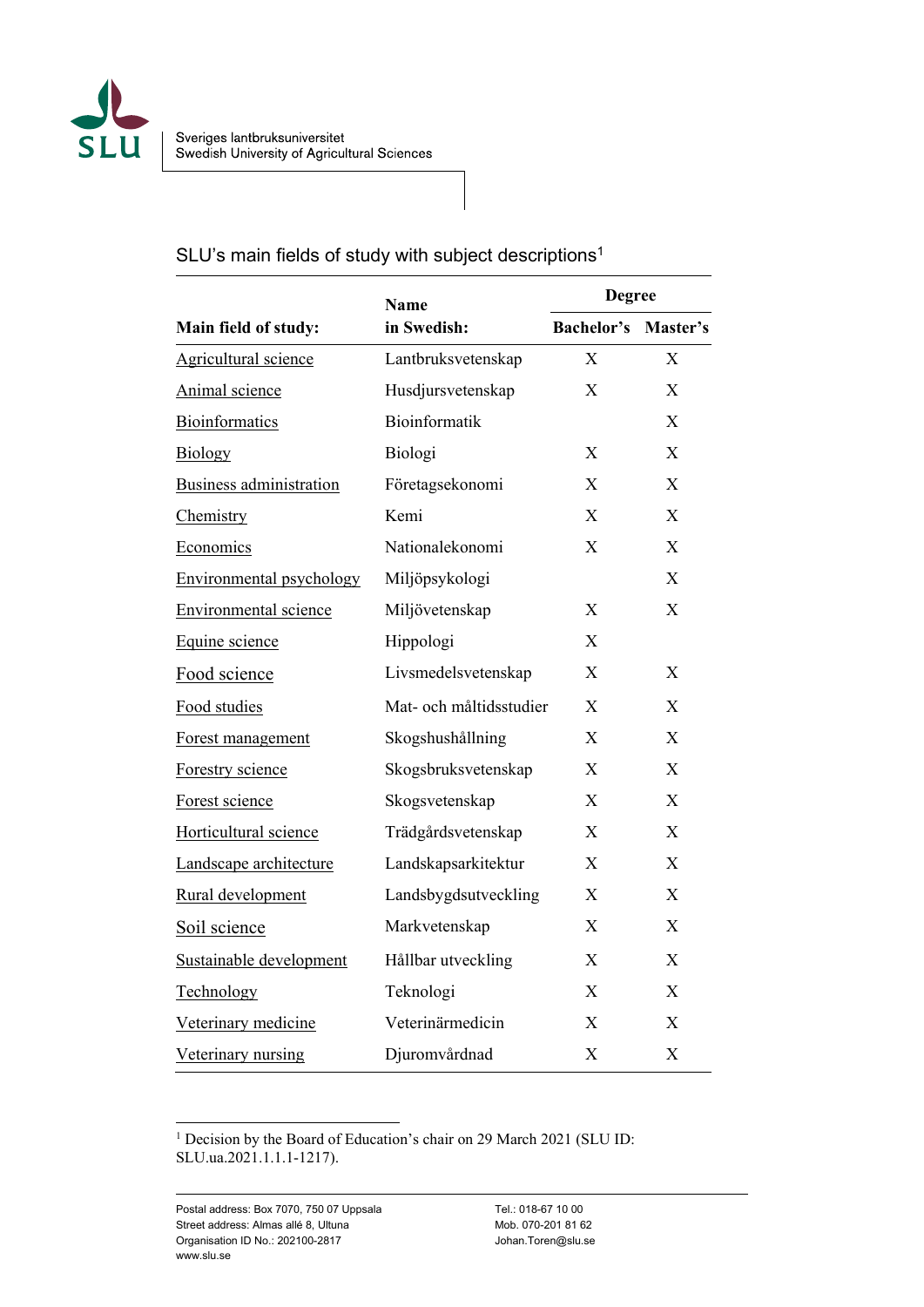*Previous main field of study*

Landscape Planning Landskapsplanering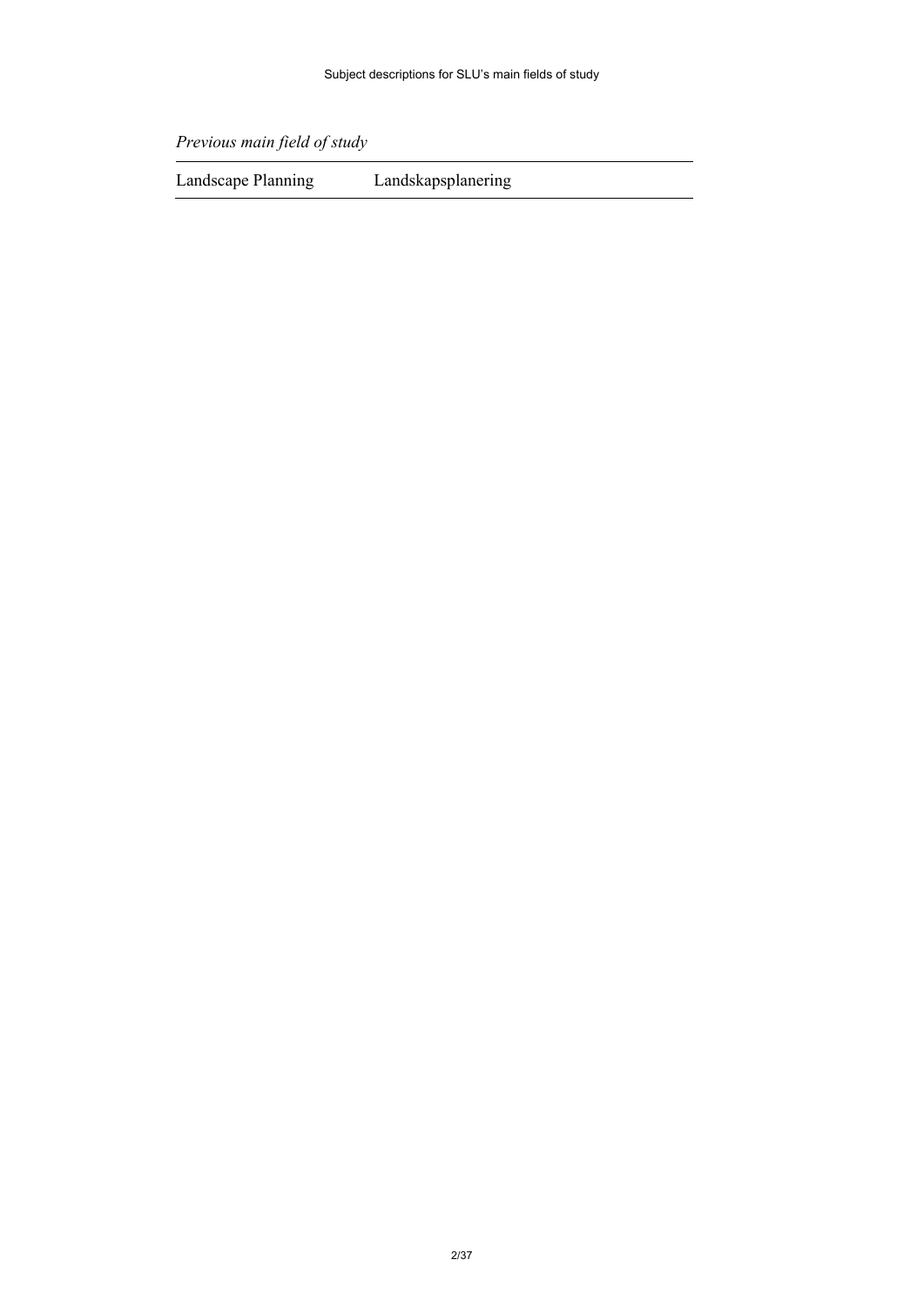# <span id="page-2-0"></span>Agricultural science

Agricultural science is the science of the agricultural sector's conditions, function, and interaction with the environment and human society, of agricultural resources and methods for the production of goods and services, and the processing of and markets for its products.

The concept of agriculture includes farming, forestry, horticulture and other activities in agricultural companies. Agriculture here mainly refers to crop production and animal production, i.e., the use of land, plants and animals for the production of goods and services. The agricultural industry consists of agricultural companies together with associated commercial activities. The agricultural sector consists of the agricultural industry and the activities of public organisations related to agriculture.

The subject of agricultural science considers agriculture as a complex system (agro-system) that is studied from a variety of perspectives. The connections between the conditions and production processes of the biological systems and the conditions, needs and actions of the producer, the sector and society are central to the subject. This applies locally, regionally, nationally and globally. The subject includes descriptions and analyses of these conditions and processes, but above all methods for managing and influencing the biological systems in a direction desired by humans and the effects of such an impact on the environment and the rest of society. The value-creating processes of agriculture, which are valued partly in markets and partly through political systems, are another central aspect.

Agricultural science also deals with the meanings and interpretations of the concept of agriculture, values that form the basis for human use of land, plants and animals, and the diverse development of agriculture over time and in different places. The subject deals with applied issues of relevance to companies and society.

At SLU, *agroecology* is defined as a specialisation in agricultural science based on the following description: agroecology integrates knowledge from sustainability science and agricultural science when studying the ecology and sustainability of food systems. The focus is on the interplay between ecological, social and economic processes in food production, which is studied and processed through a system perspective that includes all three sustainability dimensions (economic, environmental and social). Research and education in agroecology strives for system thinking, interdisciplinarity and stakeholder collaboration, with the aim of identifying, designing and implementing measures that lead to more sustainable agricultural and food systems.

#### *Disciplinary foundations and delimitations*

The subject of agricultural science is based on knowledge and methods from primarily natural, social and technical sciences, but also the humanities and behavioural sciences. Since agricultural science is intertwined with and builds on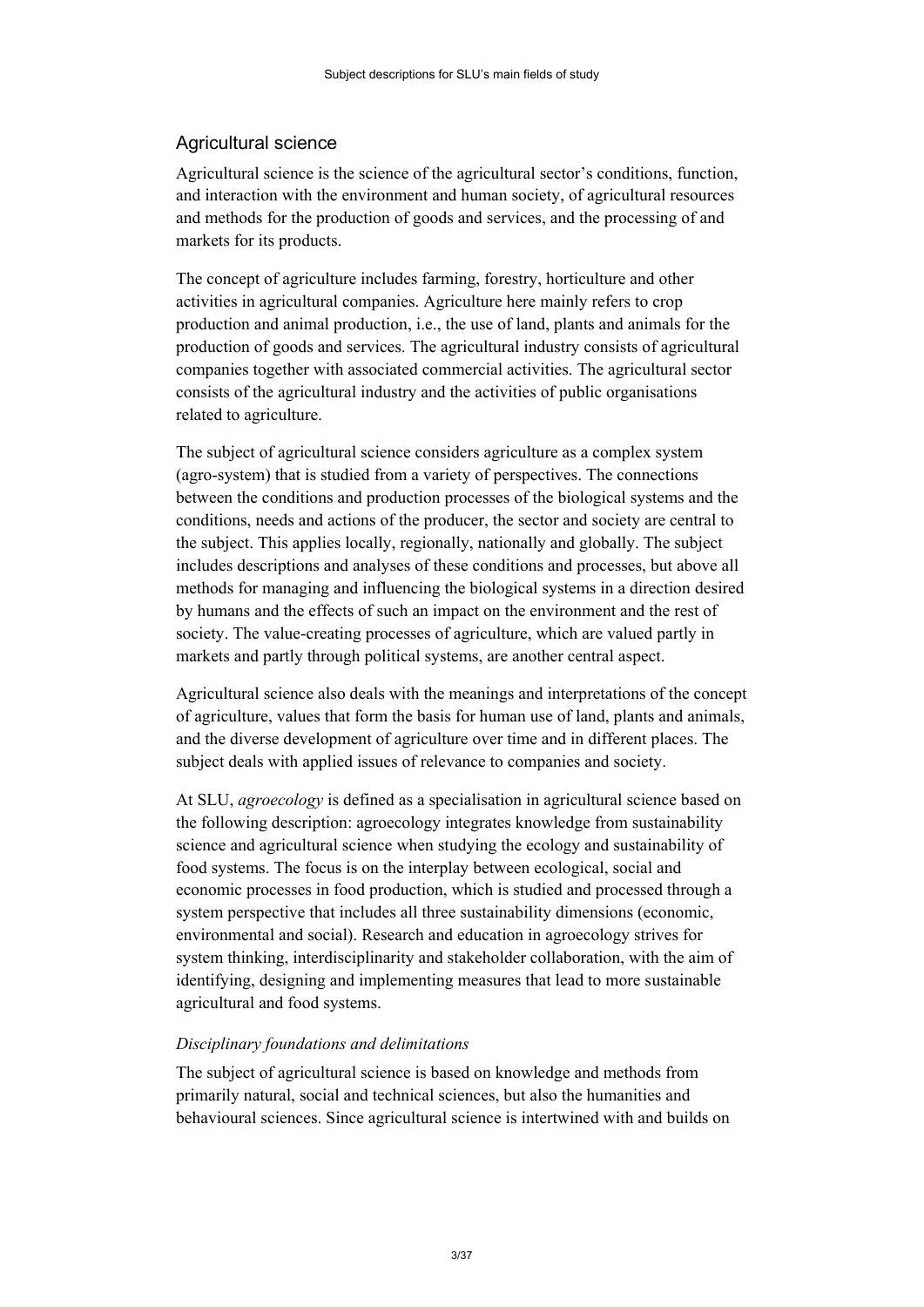several other subjects at SLU, this means that courses can be classified in two subject areas.

Working with problem solving and communication, both independently and in different types of groups, is essential in the field. A holistic view is sought when assessing problems and possible solutions. The ability to strike a balance among different interests is important.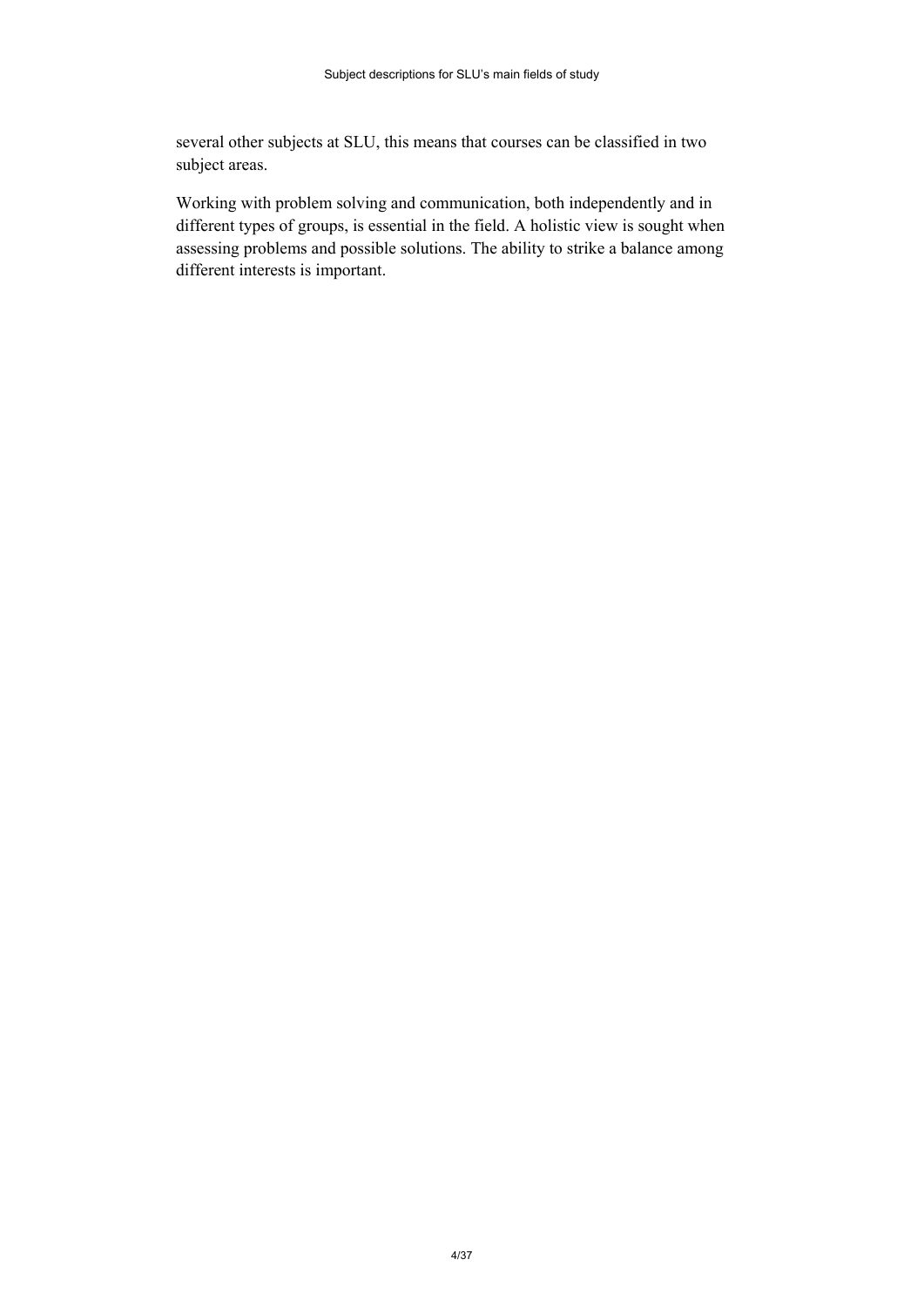# <span id="page-4-0"></span>Animal science

The subject of animal science includes knowledge of the animals kept by humans for different purposes, such as production, performance, sports, companion and research. The subject spans several research areas and aims to understand the connections between the animals' physiological conditions and the environment in which humans keep them.

In animal science, we study how genetic resources and production/performance systems interact. We study the use and usefulness of feed resources, nutrient utilisation in animals and the environmental impact of animal husbandry. The connections between breeding, feeding, housing, management, animal performance, production, product quality, health, behaviour, and welfare are central to animal science.

Animal science primarily includes the following fields:

- anatomy, histology and physiology
- genetics and breeding
- nutrition and feed science
- ethology and animal welfare
- animal husbandry systems animal management.

## *Disciplinary foundations and delimitations*

Animal science is a well-established scientific subject that is widely practised internationally. Research in the field is published in international journals for animal science and for related subjects.

Animal science is essentially a subdomain of biology that encompasses basic and applied aspects of production and performance capacity of individual animals and animal populations. The field also includes studies in the origin of domestic animals. The subject area includes studies in chemistry, biochemistry, cell biology, genetics and microbiology. Some aspects are related to veterinary medicine, economics and technology. It differs from veterinary medicine in that animal science focuses on healthy animals and animal populations.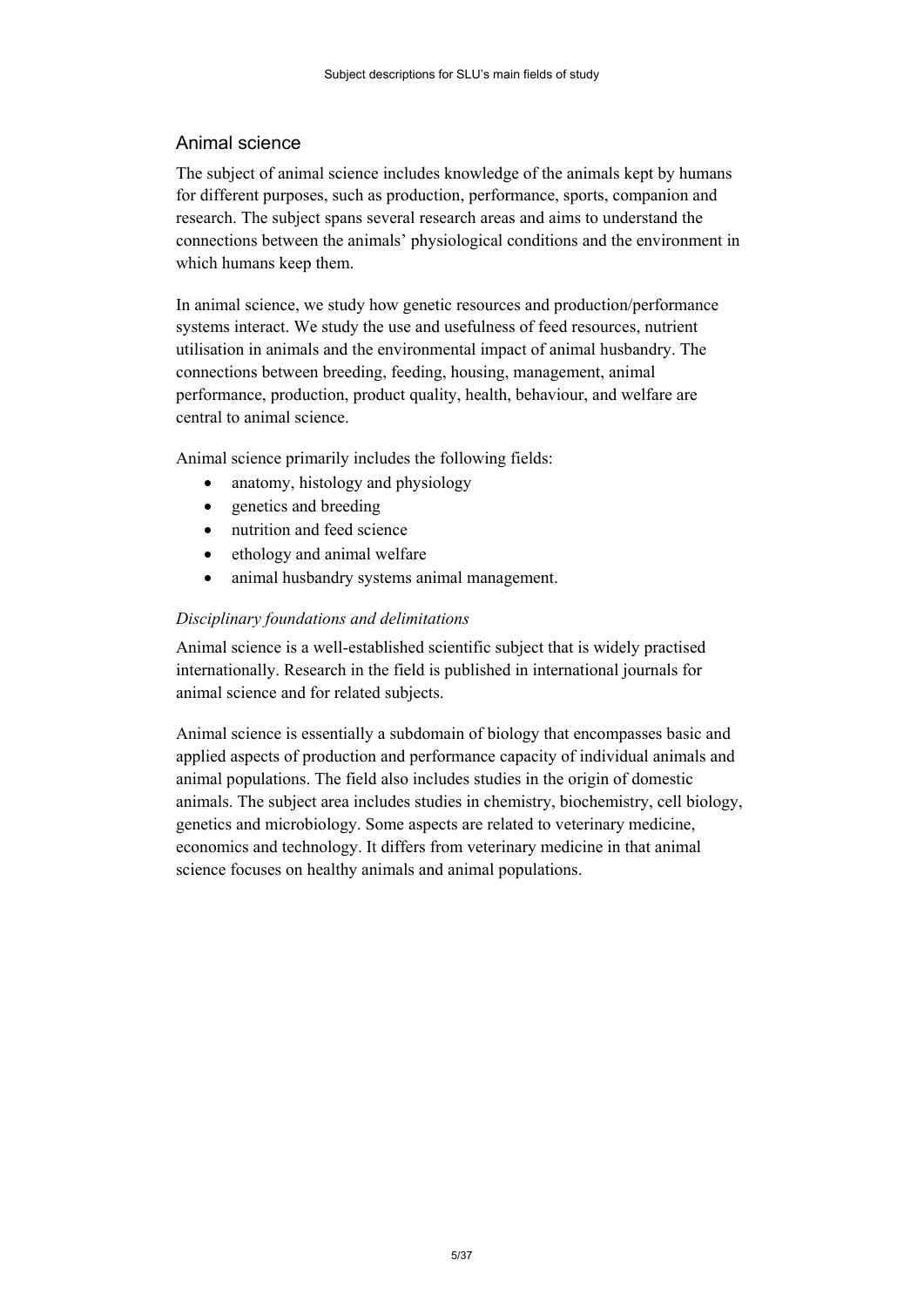# <span id="page-5-0"></span>**Bioinformatics**

Bioinformatics is an interdisciplinary subject combining biology, mathematics and computer science for managing, structuring, visualising, modelling and analysing biological data. Computer science, mathematical and control technology methods and theories are used to model complex biological systems. Biological sequences (DNA, RNA and proteins) are the most common type of data used in bioinformatics, but other types of biological data can also be included, such as morphological data, three-dimensional structures of biological molecules (proteins, RNA), biological networks (metabolic, physical interacting, genetic, ecological, etc.), and structure-based and network-based models.

Bioinformatic methods include investigations of biological problems to obtain new knowledge and the development of algorithms, theories, modelling methods, and statistical techniques to solve problems connected with the management and analysis of biological data. Investigations can include such things as sequence comparisons, phylogenetic analyses, population genetics, biometrics, protein structure comparisons, joining of genome sequences for complete genomes, characterising complete genomes (genomics), comparing two or more genomes (comparative genomics), large-scale gene expression analysis (transcriptomics), large-scale protein identification and quantification (proteomics), large-scale analysis of physical interactions between protein types (interactomics), large-scale analysis of phenotypes (phenomics), and large-scale analysis of metabolites (metabolics).

The explosive increase in biological sequence data over the past 20–30 years means that bioinformatics today is an inevitable part of many areas in biology, including systematics, genetics, biochemistry, molecular biology, cell biology, structural biology, ecology and microbiology. Bioinformatics has also become an invaluable tool in biotechnology and medicine. The subject can be linked to virtually all of SLU's applied areas that are based on natural sciences, including environmental assessment, food production ("from field to plate"), sustainable use of natural resources, and animal health and welfare.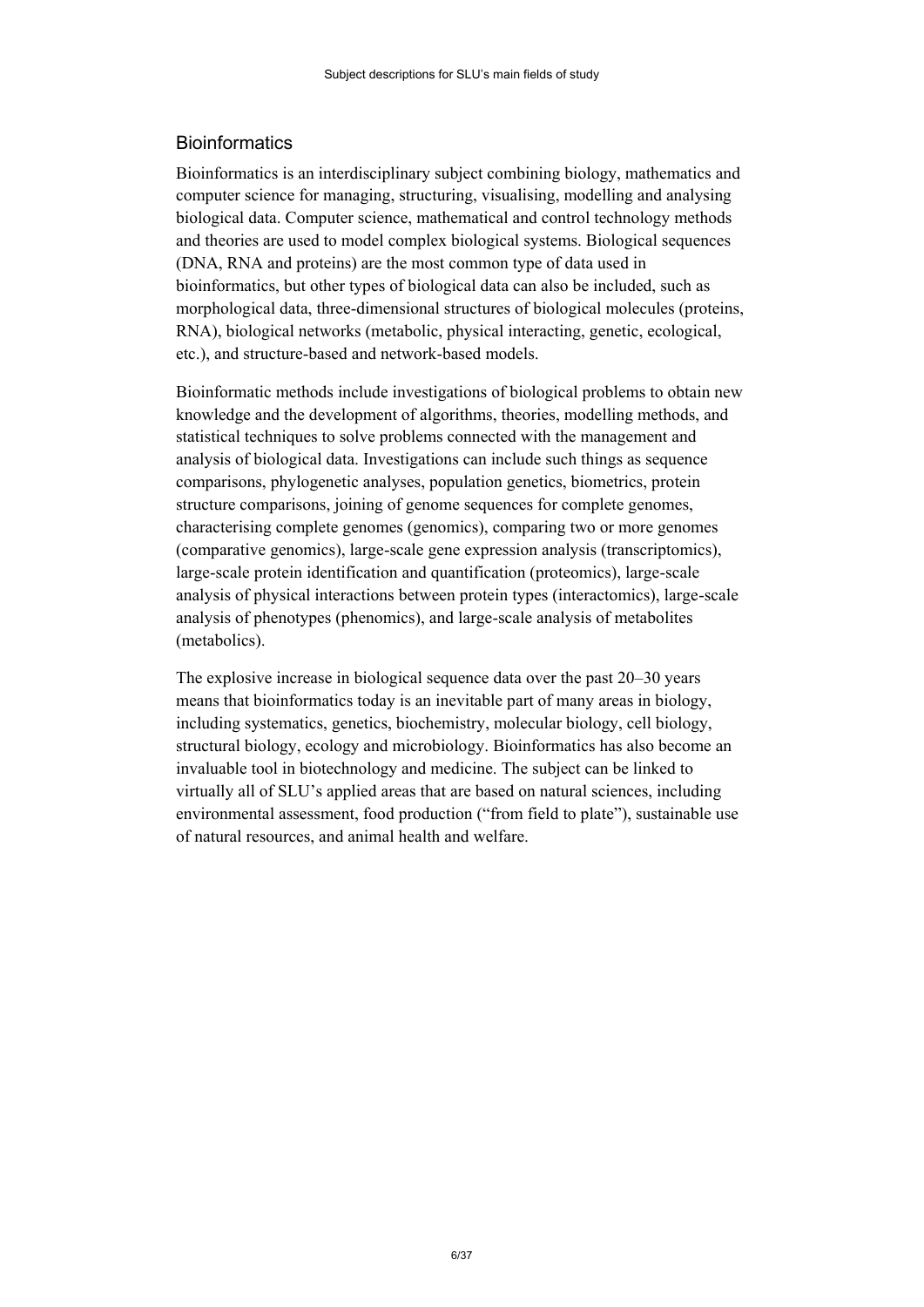# <span id="page-6-0"></span>Biology

The subject of biology is the science of all life forms on earth, their structures, functions, interactions and relationships. The subject studies the organisation and functions of living organisms, reproductive capacity, genome, growth and development and how they spread and interact with their environment. Biology spans a large range of specialised research disciplines that include both basic and more applied research domains.

At SLU, the anthropogenic aspect of biology is central; human dependence and impact on natural biological resources in a broad sense is fundamental to most biology subjects. This means that biology is studied not only in itself, but also often in an interdisciplinary context with societal relevance as a way of sustainably managing biological natural resources. SLU conducts education and research in several biological subdisciplines and defines its fields as follows.

## *Molecular biology*

Molecular biology describes the molecular structure and function of cells and includes processes in cells. At SLU, we study processes like photosynthesis, enzyme catalysis, chemotaxis, bacterial adhesion, cellulose degradation, antibiotics synthesis and cell differentiation at a molecular level. Structural biology, molecular biology, biochemical methodology and bioinformatics are central tools for this work.

## *Cell biology*

Cell biology looks at cell structure, function, regulation and interactions between cells in tissues and organs. The discipline also includes the changes that cells undergo when they divide and differentiate during an organism's development and the study of pathological changes. Signalling, metabolism, defence and adhesion have a particular emphasis at SLU.

#### *Microbiology*

Microbiology includes the science of microorganisms, which are independent, usually single-cell organisms. This includes a diverse group of bacteria, archaea, yeasts, microfungi, protozoa, single-cell algae and viruses. At SLU, we study the impact of environmental factors on the structure of microbial societies in complex ecosystems, such as in soil, water and the biogas process, and the positive properties of microorganisms in food and feed.

We also research microorganisms as pathogens on plants and animals, and we use these as models for understanding important biological processes. In addition, we study how to formulate and risk assess microorganisms that will be utilised for human purposes, e.g., as a pesticide. We also conduct research on the capacity of bacteria to cause disease, on vaccine development and on antibiotics.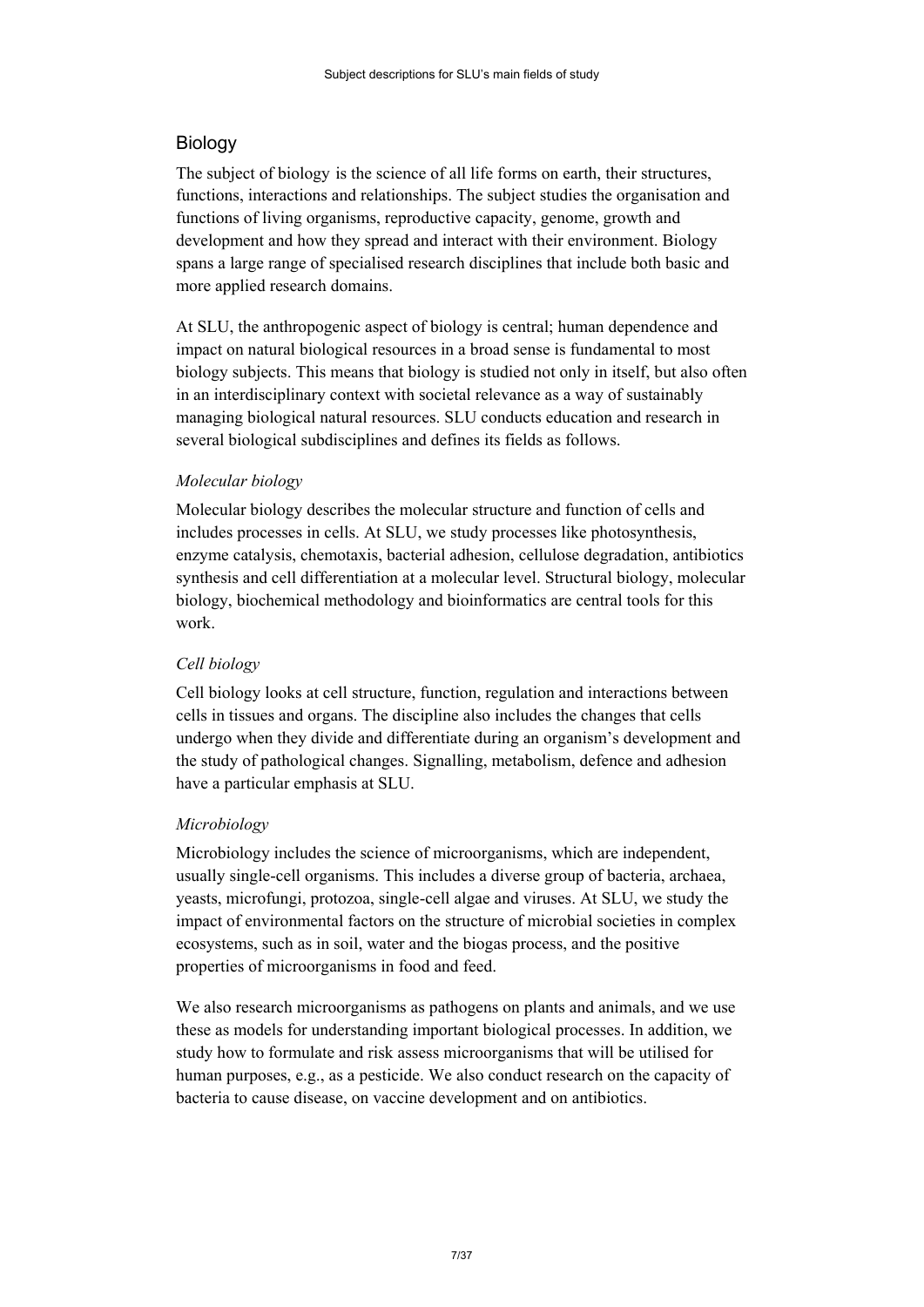#### *Mycology*

Mycology deals with fungi and their systematics, genetics, anatomy, physiology and ecology. At SLU, specific connections and interactions between fungi and higher level plants are studied (e.g. mycorrhiza in plant pathology).

#### *Genetics*

Genetics includes the study of the structure, function and evolution of the genome, the biological function of genes and biological variation. Molecular genetics deals with the organisation and function of the genome at the molecular level. This includes the study of gene expression, including the rapidly growing field of epigenetics. Plant genetics studies heredity and includes quantitative genetics and population genetics. Plant breeding is about developing new/better crops using knowledge of genetic variation and of the genetic background for different biological characteristics. Animal genetics includes knowledge in population genetics and quantitative genetics for domesticated animals aimed at developing and preserving their genetic resources.

#### *Plant biology*

Plant biology is about plant forms, functions, responses, products and relationships. Systematics is the theory of relationships between species and higher units (taxa); taxonomy is about what characterises species (species delimitation) and how taxa should be named. Morphological botany and plant anatomy deal with the shape, composition and structure of plants. Dendrology is the study of ligneous or woody plants. Plant physiology includes the various functions and processes of plants, such as photosynthesis, nutrient uptake, water management, growth, development, flowering, the function and signalling of plant hormones, perception, interaction and growth rhythms. SLU conducts extensive studies, especially on plants that are of economic/cultural importance. Plant production is about human actions that affect biological production in different environments and situations (agriculture, forestry, horticulture). Humans utilise conditions for the cultivation of crops by influencing the interaction between useful plants, soil, nutrients, pests and weeds.

#### *Zoology*

Zoology is about the forms, functions, responses, products and relationships of animals. Systematics is the theory of relationships between species and higher units; taxonomy is about what characterises species (species delimitation) and how taxa should be named. Morphology is about the animals' outer structure; anatomy refers to their internal structure. Histology is the study of tissues. Physiology includes basic animal life processes and functions, such as nutrient uptake, metabolism, temperature regulation, reproduction, growth, development, hormone function and signalling, and perception. Animal physiological reactions to external disturbances are studied in immunology, pharmacology and toxicology. Ethology studies species-specific behaviours and how these are affected by external and internal factors. SLU conducts extensive studies of animals used by humans. Animal husbandry is about human actions that often affect animals biologically.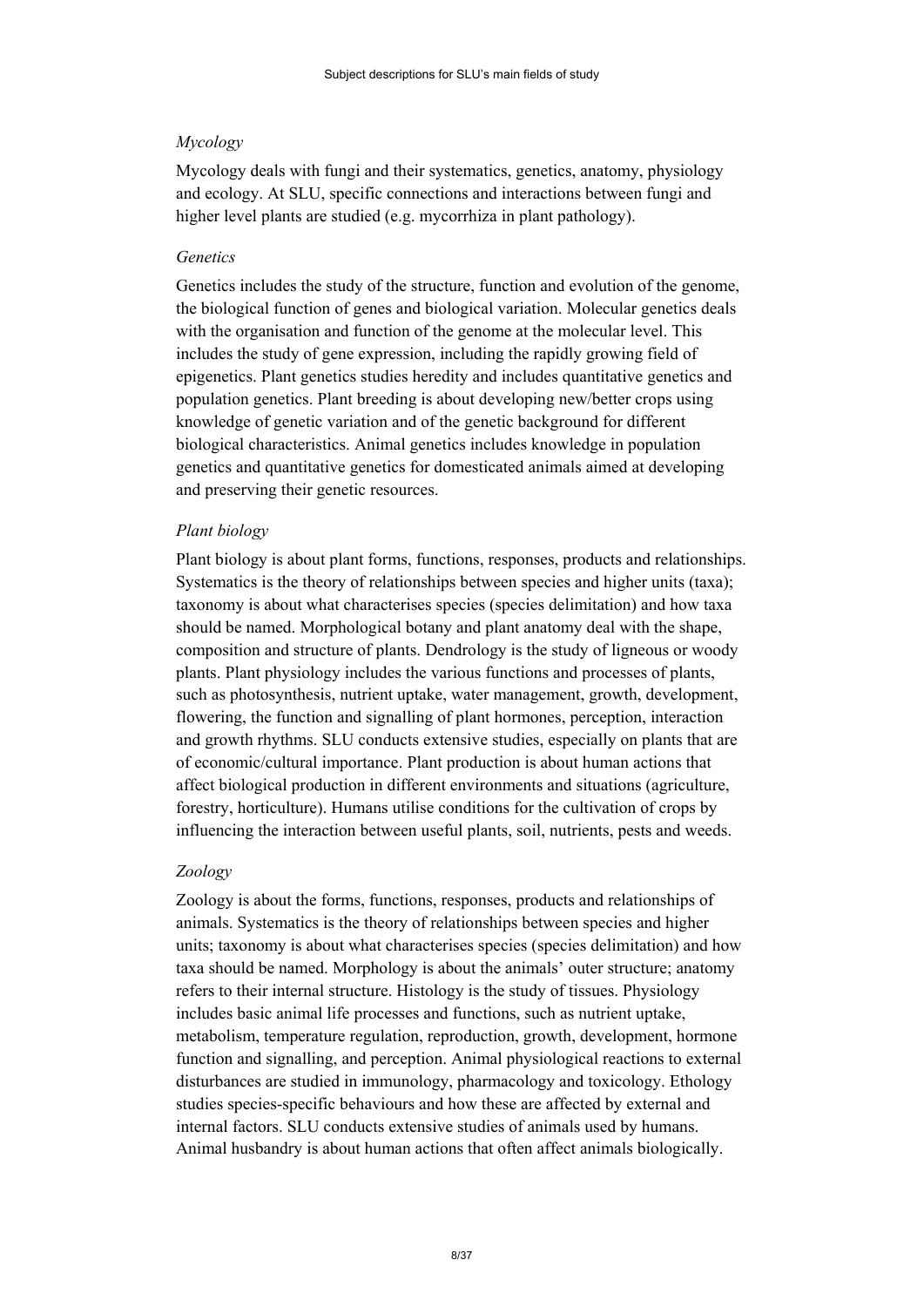The human impact is particularly important for the production and performance capacity of individual animals and animal populations.

#### *Entomology*

Entomology includes the study of insects and arachnids. It includes such areas as systematics, genetics, anatomy, physiology and ecology. SLU has a particular focus in its studies on the interactions between insects and higher plants and animals (e.g., in plant pest science, animal pathology and pollination). This knowledge base can allow the development of methods for species conservation (nature conservation) and biological control (plant protection).

#### *Ecology*

Ecology describes the interaction of living organisms with each other and their surroundings. Ecology can be divided into chemical ecology, population ecology, community ecology, ecosystem ecology, evolutionary ecology and behavioural ecology. The first four of these are primarily represented at SLU. Population ecology describes the connections within a population of the same species or between different species. Community ecology (sometimes included in population ecology) is about the connections between different species and the processes that determine the dynamics and structure of species communities (e.g., biodiversity). Ecosystem ecology deals with the connections between organisms and the abiotic environment, where flows of energy and substances are central. Ecology can also be subdivided based on the type of ecosystem being studied. At SLU, the focus is on the ecology of forests, arable land and freshwater. Plant protection biology focuses particularly on developing sustainable and environmentally friendly methods for controlling pests through knowledge of ecological connections.

#### *Disciplinary foundations and delimitations*

Biology is a well-established scientific subject with a well-developed theory and method base and is widely applicable internationally. Scientific development occurs mainly within those parts of the subject connected to the above-noted subdisciplines.

There are close links between biology and other subjects. Biology touches on several scientific disciplines and applications in biochemistry, biometrics, biomechanics, bioenergy and other areas. However, these are considered a part of chemistry, mathematics, mathematical statistics and technology.

Biology interacts with certain other, often thematic, subjects at SLU. These subjects are largely based on biological knowledge with applications in specific subject areas. This means that courses can be classified in two subject areas.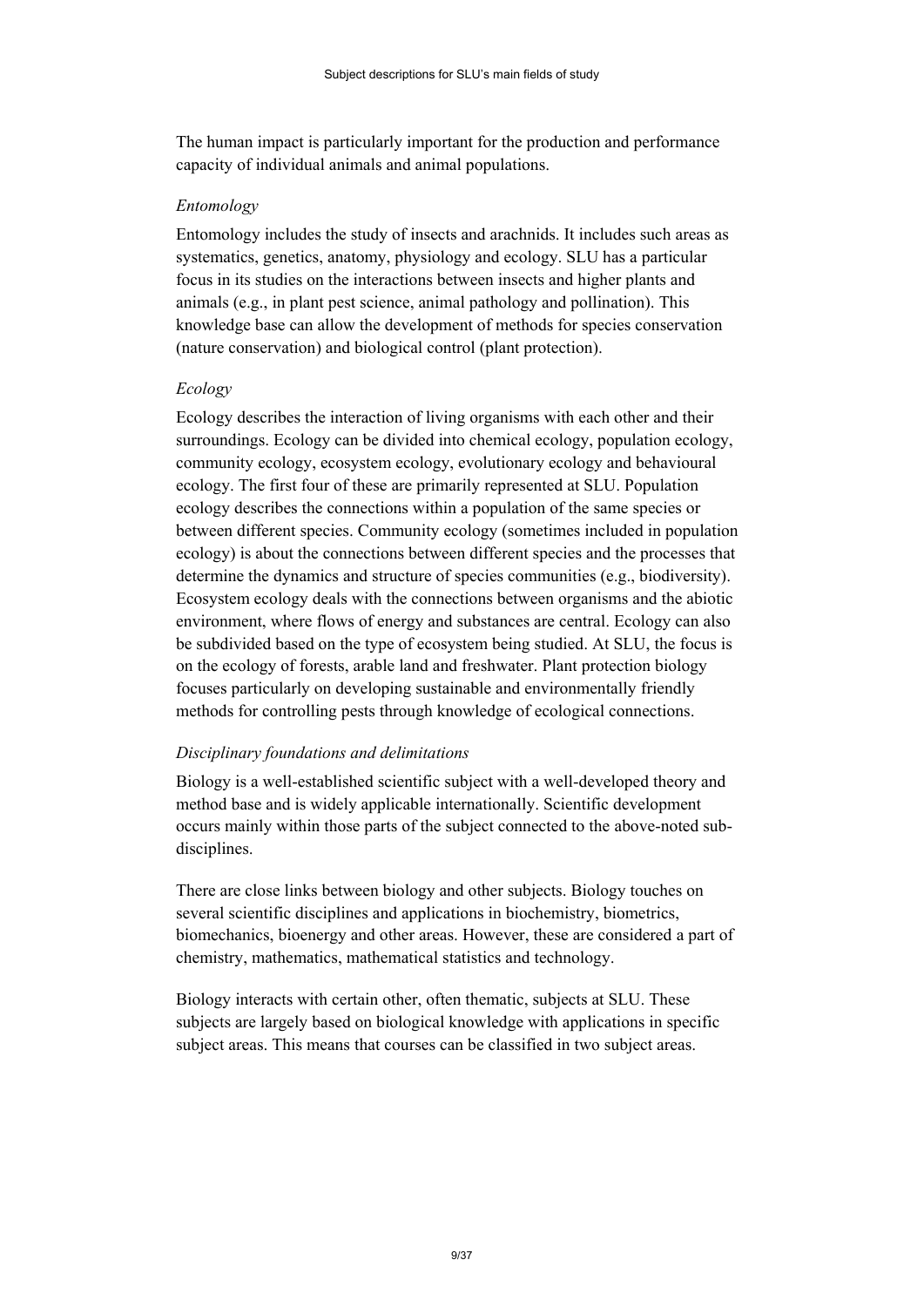## <span id="page-9-0"></span>Business administration

Business administration includes knowledge of and understanding of how companies and other organisations function internally and how they relate to the world around them. The subject includes theories, methods and techniques concerning planning, governance, evaluation and development of company operations.

At the undergraduate level, business administration primarily includes the following fields:

- financial control
- organisation
- marketing.

Financial control comprises the sub-disciplines of accounting, financing and business management. Financial management systems provide a basis for external and internal stakeholders to evaluate and influence the development of operations.

Organisational theory deals with the design, development, governance and management of organisations. How organisations are designed affects and is affected by the dependencies within companies and between companies and their environment. The programme develops understanding of different requirements for division of labour, the design of assignments and knowledge of how activities can be managed, controlled and developed.

Marketing deals with the company's relationships with customers, suppliers and other stakeholders in its network. The company's marketing strategy affects and is affected by its resources and its design of the internal organisation and the financial management systems.

At the Master's level, the subject business administration is partly general but also has significant applications for agricultural companies and companies in the foodindustry value chain, forestry and the forest-industry chain, and horticultural companies and their markets. Applications in sustainable development, landscape and the environment are also common.

#### *Disciplinary foundations and delimitations*

Business administration is a well-established social science discipline found around the world that borrows concepts and analysis tools from economics, mathematics, statistics, sociology, psychology and other fields. The subject area focuses on methods for managing the operations of companies and other organisations so that they develop in the desired direction.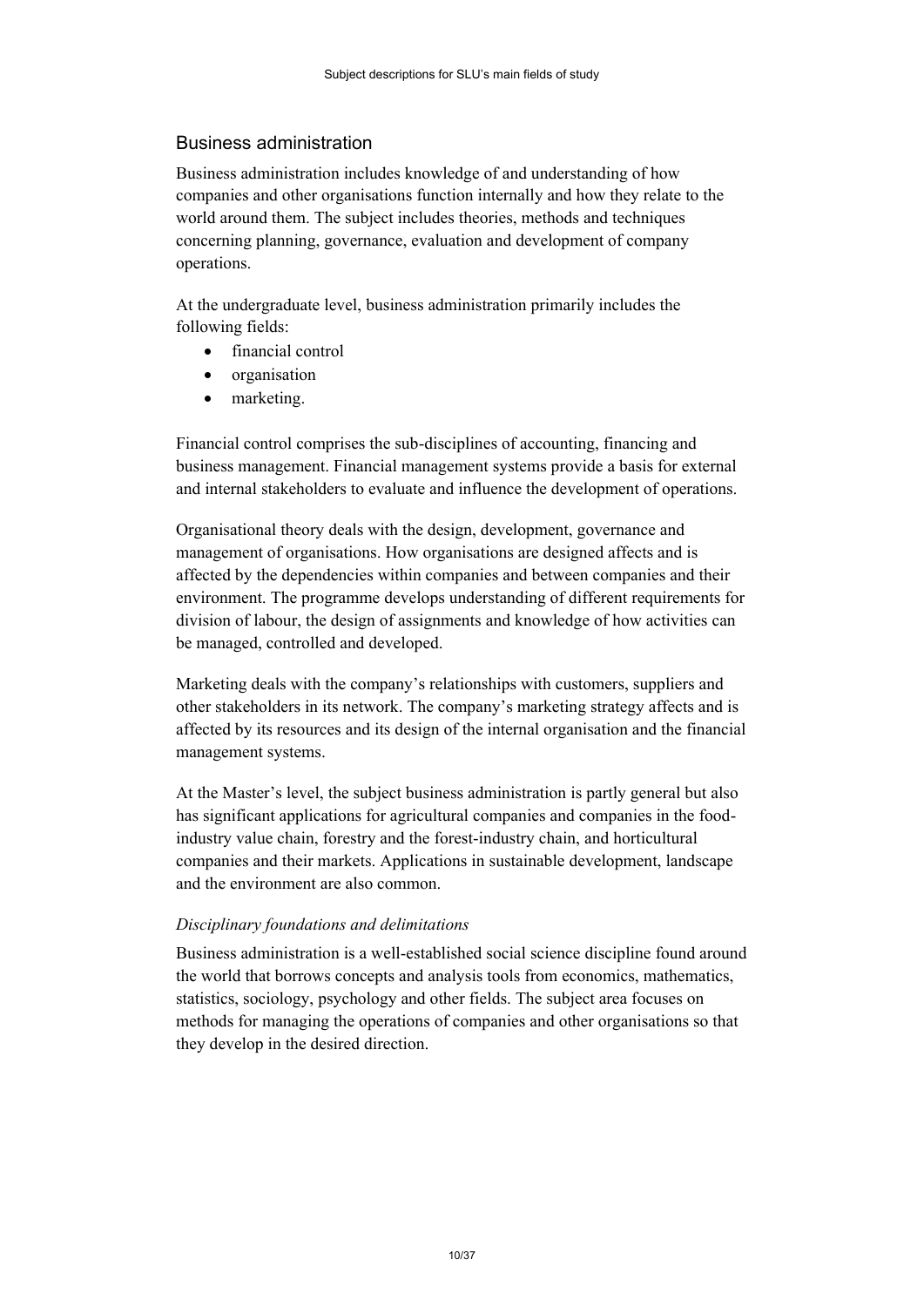# <span id="page-10-0"></span>**Chemistry**

The subject of chemistry describes how elements and chemical compounds are structured, how they behave and how they react with each other. Chemistry is an important subject area at SLU, and a large number of departments work with chemical questions, most often with applications in the chemistry-biology-soil science subject area.

SLU teaches and conducts research mainly in the following chemical subdisciplines:

- organic chemistry
- inorganic chemistry
- physical chemistry
- analytical chemistry
- biochemistry.

By definition, organic chemistry is the chemistry of carbon-containing compounds and includes the structures, properties and reactions of the biomolecules that occur in living systems. Organic chemistry is thus strongly linked to the fields of biology, pharmacology and medicine. Inorganic chemistry describes how all the elements and all inorganic chemical compounds arise, behave and react. Inorganic chemistry is usually divided into solid state chemistry, solution chemistry and coordination chemistry.

Physical chemistry describes and explains the structure, interactions and reaction pathways of chemical substances based on established physico-chemical principles, both theoretical and experimental. Analytical chemistry strives to correctly identify (qualitative analysis) and quantify (quantitative analysis) substances, often in very low concentrations (trace analyses). Environmental chemistry has an interdisciplinary character and includes trace analysis of environmental pollutants, how environmental pollutants are released, dispersed and broken down in the environment, and their effects on both organisms (including humans) and the abiotic environment. Analytical natural product chemistry is also studied at SLU.

Biochemistry describes the compounds that build up and occur in living systems – the chemistry of life. Biochemistry deals not only with how the molecules of life are structured and what reactions they are part of, it also looks at molecular aspects of how they function in the cell and interact with other molecules to provide together the conditions for life. This also includes bioinformatics and gene cloning.

## *Disciplinary foundations and delimitations*

Chemistry is a well-established scientific subject with a well-developed theoretical and methodological base and is widely applicable internationally. Most scientific development within the subject of biology is related to the above-noted subdisciplines.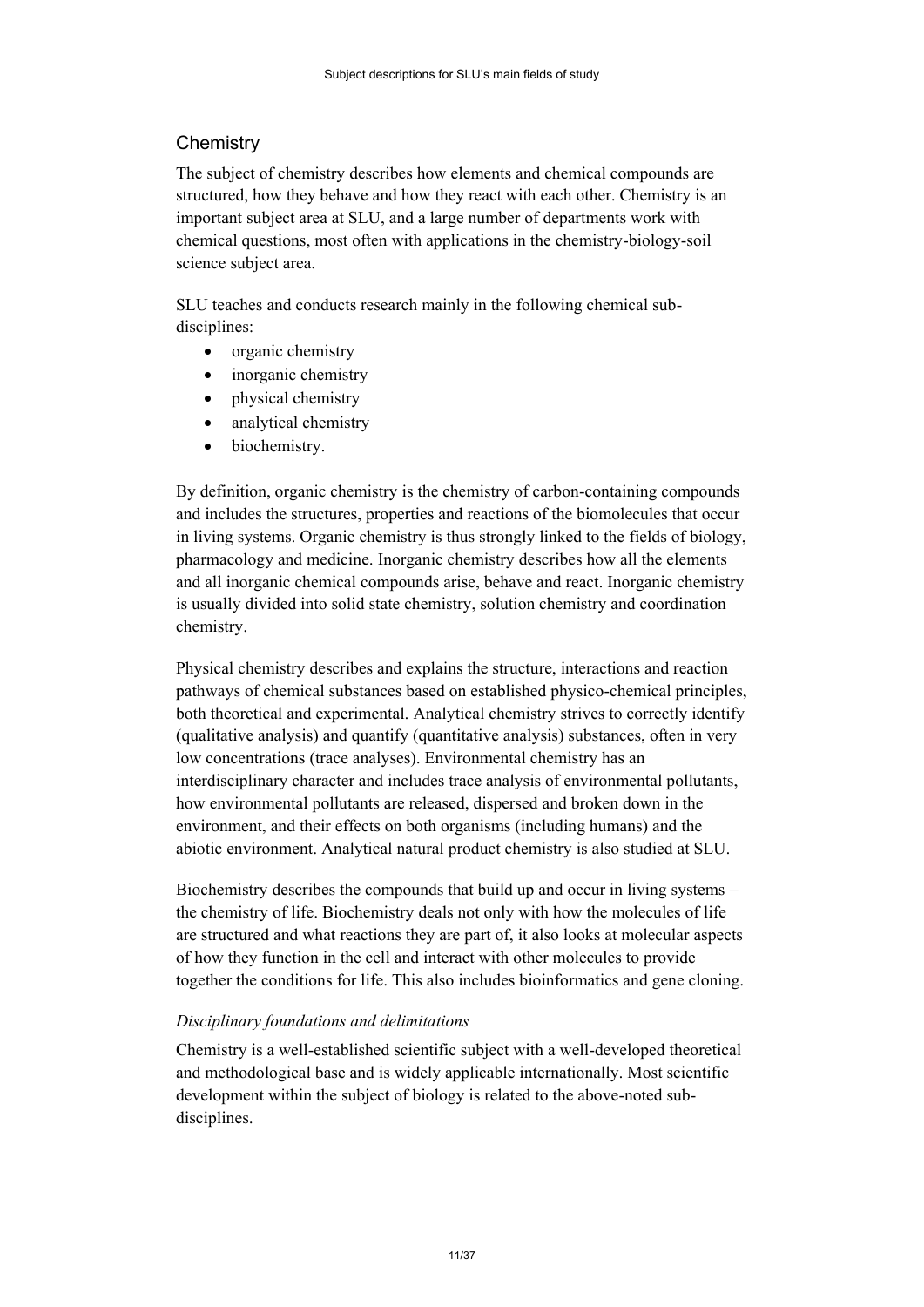Chemistry is the basis of and is integral to several other subjects offered at SLU. This applies above all to biology, soil science, food science and environmental science. For this reason, courses can be classified in two subject areas.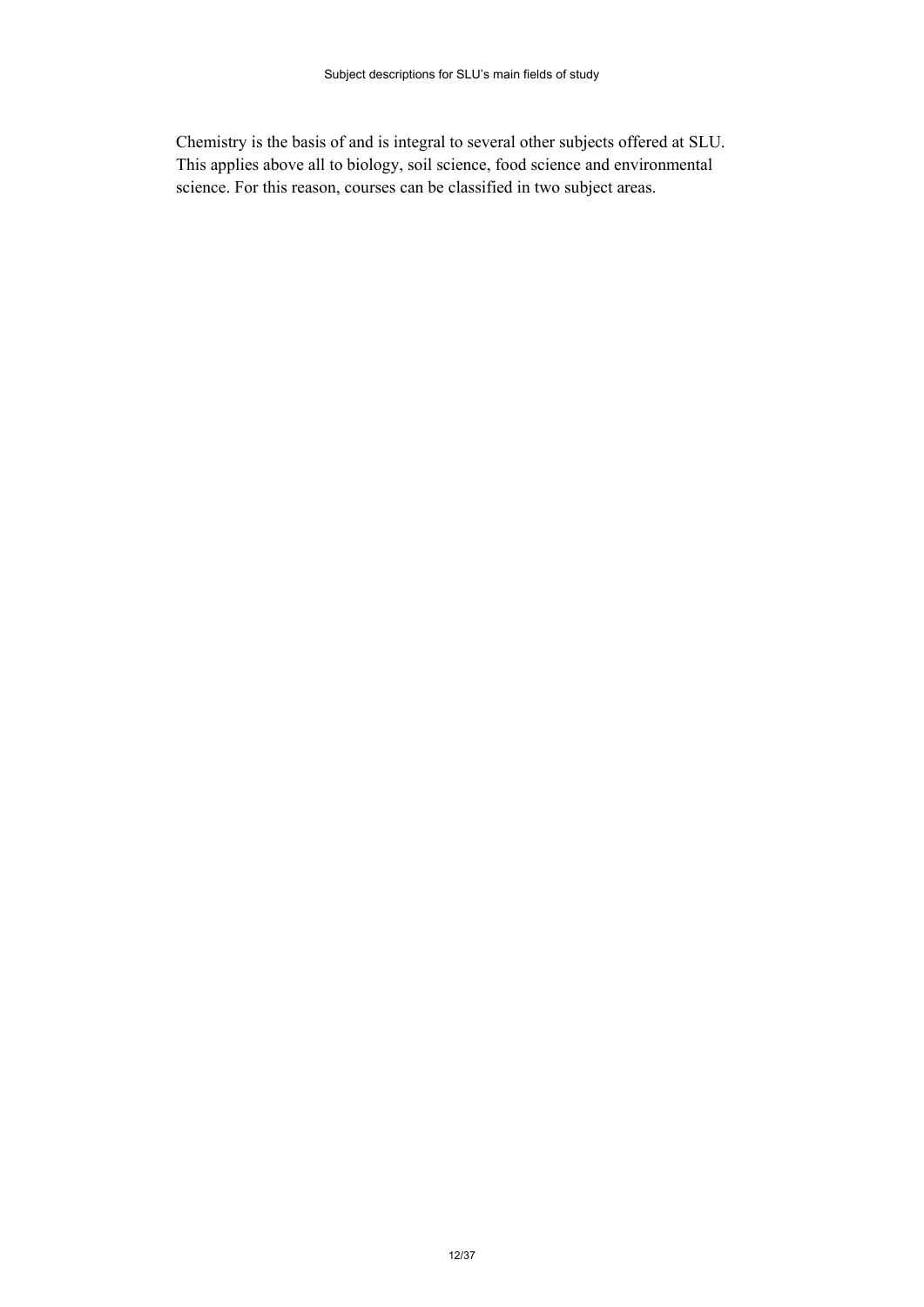# <span id="page-12-0"></span>**Economics**

Economics includes theories and methods for society's management of scarce resources. An essential aspect of this management is how scarce resources are allocated among different users, e.g., distribution of capital and labour between production sectors in different regions and countries. Another is how their use is distributed and developed over time, which can be seen in economic growth and in other ways.

The two cornerstones of economics at SLU are microeconomics (allocation of scarce resources between different actors in an economy) and macroeconomics (total production and consumption in an economy, growth and employment). There are also specialisations, such as international trade, labour economics, public economics, financial economics, agricultural and forest economics, environmental economics and natural resource economics.

At SLU, in addition to micro- and macroeconomics, economics mainly comprises the following areas with emphasis at SLU on microeconomics:

- agricultural economics
- international trade
- forest economics
- environmental economics
- natural resource economics.

Agricultural economics studies such areas as investment and financing analysis, production economics, agricultural policy and international trade in agricultural products. Forest economics deals with such areas as the basis for investment decisions in forestry, the use of various natural resources, analysis of needs, and consequences of forest policy. Examples of applications in environmental and natural resource economics are environmental policy instruments, valuation of services from the environment that are not sold in a market, international environmental problems, connections between economic growth and the environment, and sustainable management of natural resources.

#### *Disciplinary foundations and delimitations*

Economics is a well-established scientific subject that is widely applicable internationally. It borrows analysis tools from several other disciplines, such as political science, psychology, law, mathematics and statistics.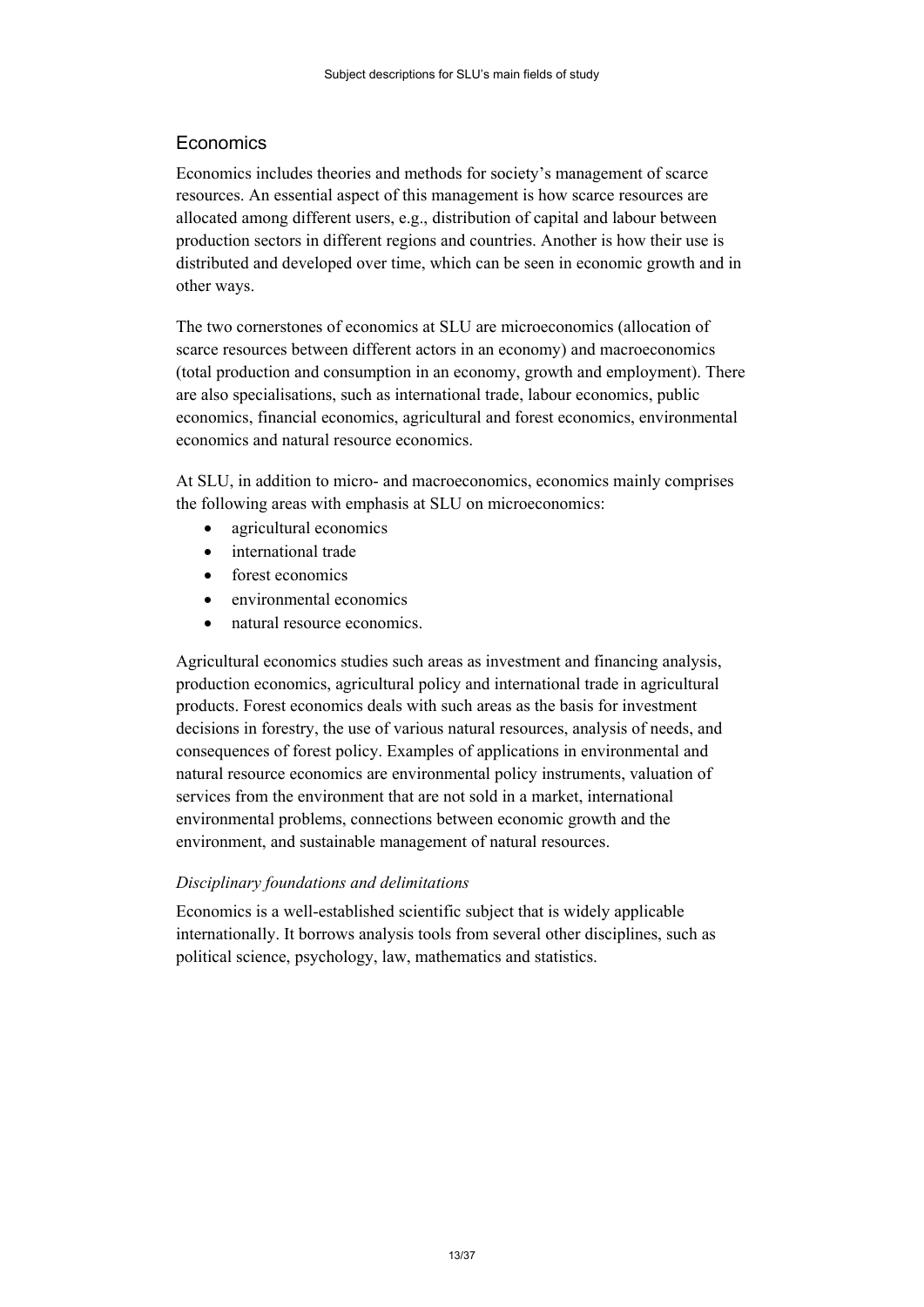## <span id="page-13-0"></span>Environmental psychology

Environmental psychology is interdisciplinary and focuses on studies of the interaction between humans and their living environment. Concrete problems that arise at the interface with the physical environment are a starting point for quantitative and qualitative studies of human perception, experiences and activities. Environmental psychology uses behavioural science theory and concept formation to explain and understand human interaction with the physical environment and to develop criteria for environmental design. At SLU, the subject focuses on the human relationship to nature within the framework of urban and rural landscapes and our relationship to food and animals.

#### *Disciplinary foundations and delimitations*

Education in the subject is based on an extensive international body of knowledge about how animals, nature and outdoor activities contribute to human development, well-being and health. The subject focuses on adapting activities and settings in relation to healthcare, schools and other care services and the quality of outdoor settings in residential areas and in public settings, where parks, playgrounds and the natural environment contribute to recreation and public health.

Environmental psychology research at SLU has developed within the framework of landscape planning, which was previously a main field of study and today is largely incorporated into landscape architecture. At SLU, environmental psychology is still strongly influenced by perspectives from landscape research but has also been shaped by environmental psychology as an international discipline and contacts with other sciences, such as architecture, health sciences and medicine, public health science, and sport and fitness sciences. The landscape perspective is described as one of several possible frameworks in environmental psychology education for understanding human interaction with the physical environment, alongside other more or less ecological or more specific perspectives taken from other sciences.

In addition to the subject's connections to landscape architecture, at SLU there are also connections between environmental psychology and animal science with a joint interest in health-promoting interactions with companion animals, with forest science in matters concerning recreational environments and with horticulture concerning cultivation's potential contribution to recreation and health, good eating habits and integration.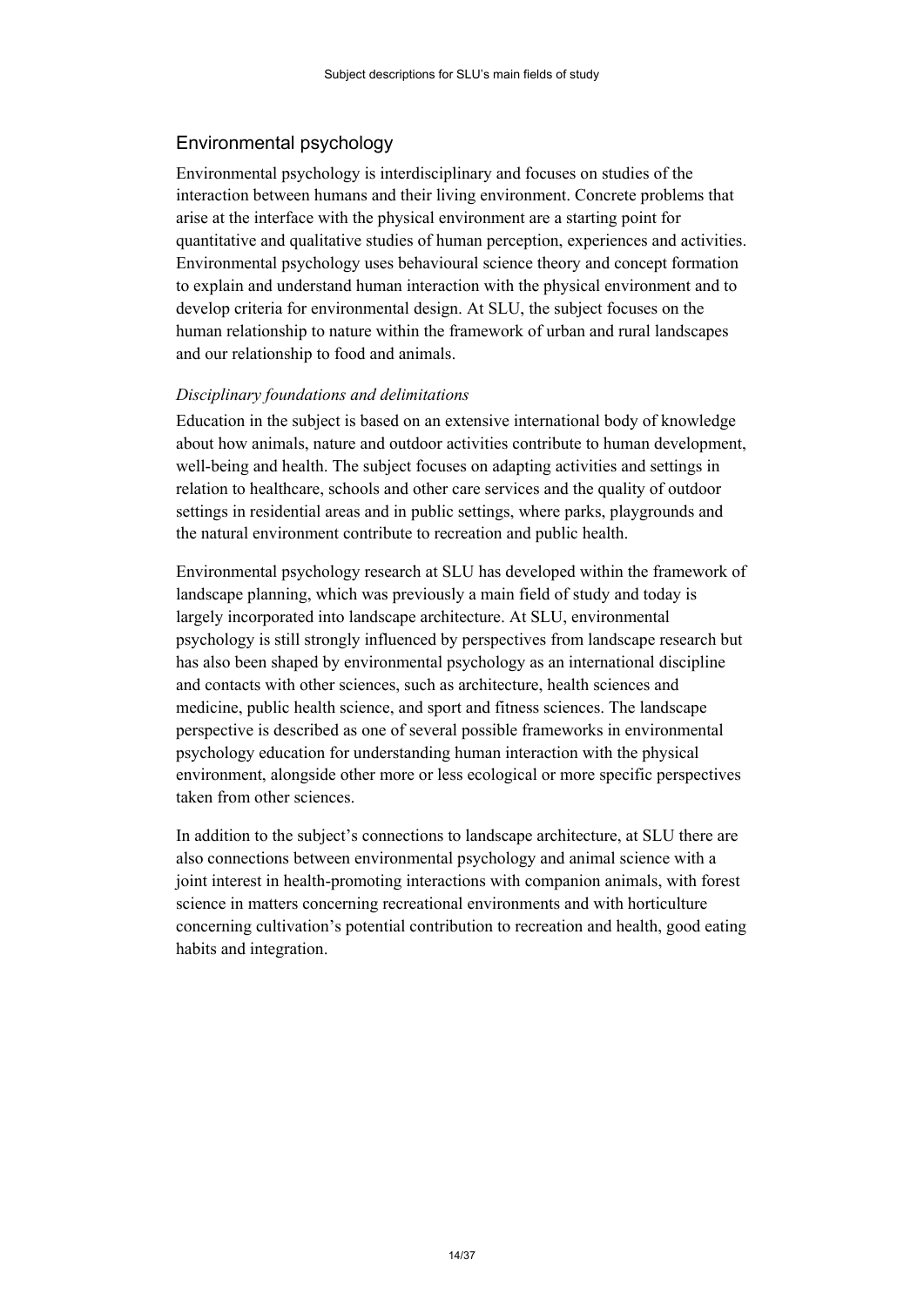# <span id="page-14-0"></span>Environmental science

Environmental science is about how environmental problems arise and are related to society's development and natural conditions. It also includes methods to solve and prevent environmental problems. Environmental science encompasses all areas of science and is often interdisciplinary.

Fundamental for environmental science is knowledge of processes in nature, the character of the natural environment and the effects of different kinds of human impact. This is based on overarching knowledge in chemistry, biology and soil science. In addition, there is in-depth study of environmentally relevant aspects within these subjects and knowledge of applications in the environmental field, including the following:

- biogeochemical cycles
- ecosystem structure and dynamics, biodiversity
- landscape ecology and landscape development
- natural resources occurrence, human use and effects of human impact
- environmental assessment, environmental monitoring, environmental measuring methods
- environmental engineering.

Fundamental to the social science aspects of environmental science is knowledge of the social causes of environmental problems and, for solving environmental problems, knowledge of relevant instruments. This builds on knowledge in subjects like law, cultural geography, planning, economics, political science and sociology. Both an authority/regulatory perspective and an operational perspective are used for solutions to environmental issues. This includes such aspects:

- environmental legislation and administrative law
- physical planning as an instrument of environmental policy
- financial instruments in environmental policy
- environmental audits and cost-benefit analyses
- environmental impact assessments and strategic environmental assessments
- environmental considerations and environmental protection through business operations
- environmental communication as a tool for sustainable development
- environmental conflicts, environmental ethics, cultural environment.

## *Disciplinary foundations and delimitations*

Environmental science education firmly based in science requires good prior knowledge in natural sciences and/or social sciences. Large parts of environmental science education and research are linked to sustainable development and require a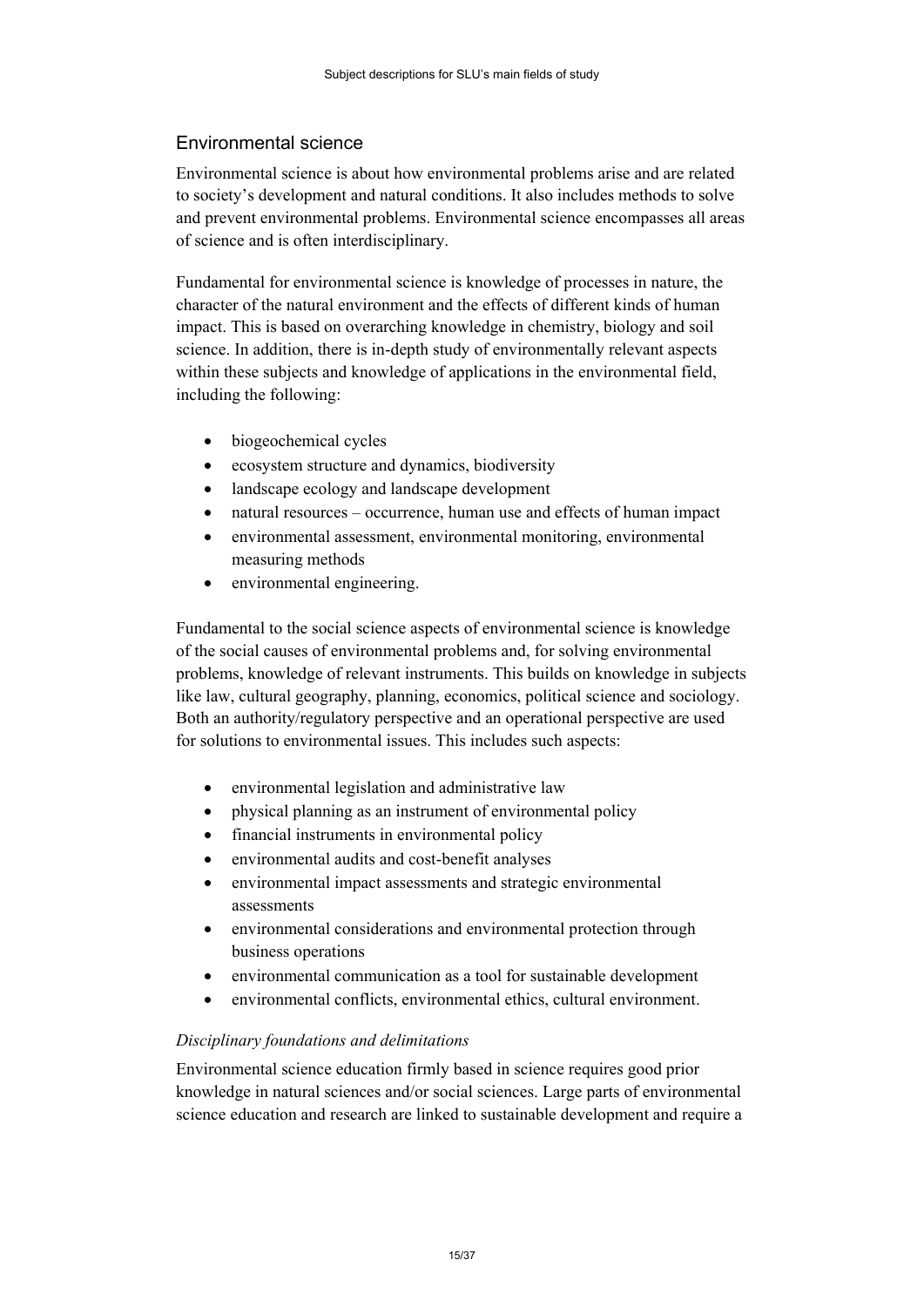multidisciplinary or interdisciplinary approach. Courses in environmental science are often classified in an additional subject area.

Environmental science education takes global, regional and local perspectives. EU policies and EU regulations significantly control national environmental protection efforts and are included in the education, as are international conventions on, e.g., climate, chemicals and biodiversity. The education also emphasises ethical and democratic questions and developing critical thinking. At SLU, education in environmental science is often related to the use of land, water and landscapes.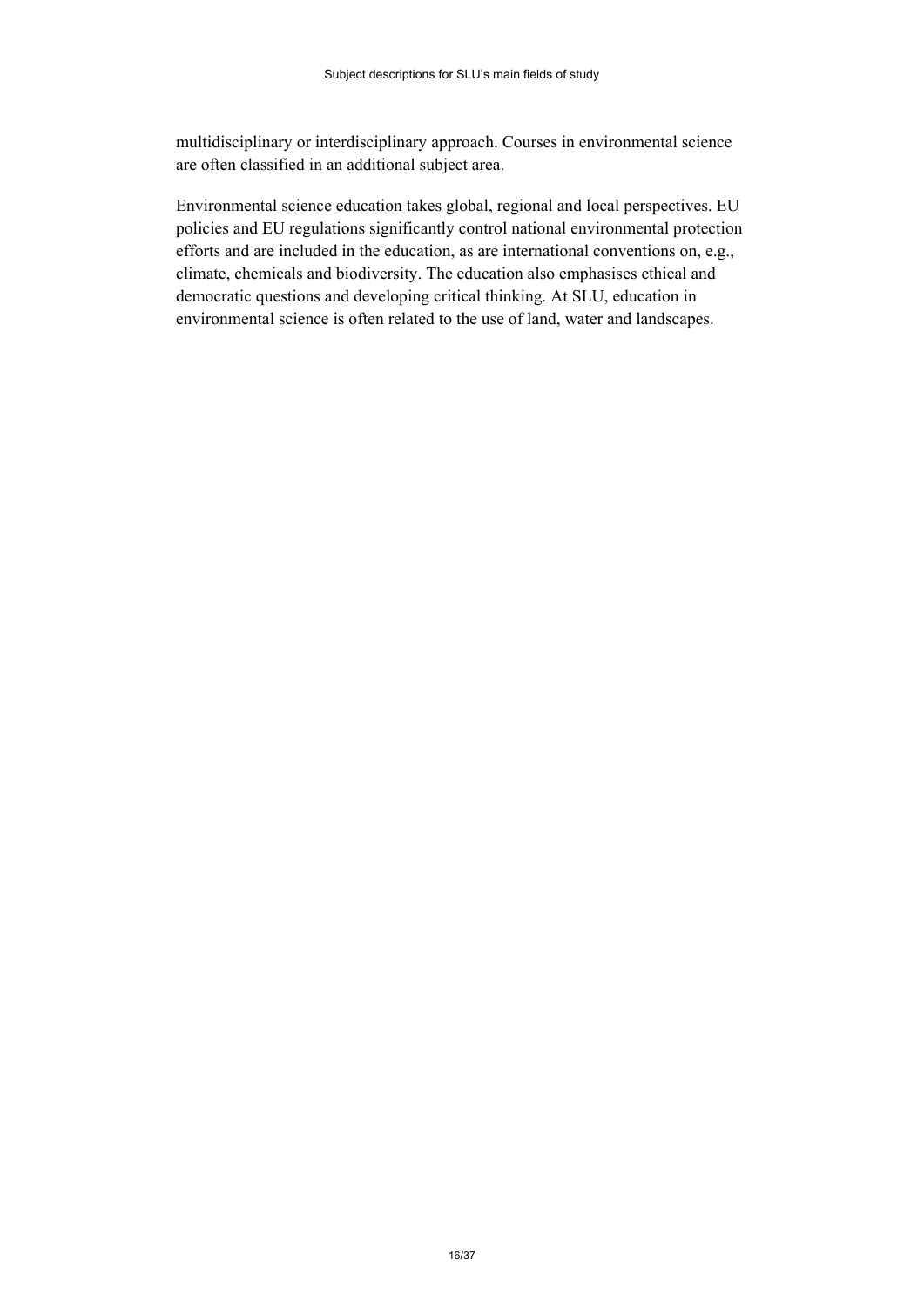# <span id="page-16-0"></span>Equine science

The subject/field of knowledge known as equine science studies horses and how humans and horses interact.

This is an interdisciplinary discipline that includes the fields of animal science, veterinary medicine and biology. The subject integrates knowledge about the horse as a biological being and knowledge about the use of the horse for work, sports and leisure. Subject emphasis is on issues concerning horse–human interaction. The subject has both breadth and depth, with analysis and assessment of questions related to horses and horse keeping.

Equine science mainly includes the following areas:

- anatomy and physiology
- ethology, function and health
- feeding and environment
- breeding and reproduction.

The practical artistic part of the subject includes the following skill-oriented elements:

- horse management
- riding and driving
- training of the horse and rider
- training methods.

#### *Disciplinary foundations and delimitations*

Developments in equine science as a field of knowledge are based both on traditional veterinary medicine and animal science subjects with relevance to horses and on artistic aspects. Veterinary medicine and animal science are wellestablished scientific subjects widely practised internationally. As such, riding and driving as art forms are based on wide-ranging and long-established traditions and documentation.

Equine science is essentially a subdomain of biology that encompasses basic and applied aspects of the horse and its functions. It is a unique field that is also related to other subjects, mainly animal science, veterinary medicine, pedagogy and business administration. It differs from veterinary medicine in that equine science focuses on the healthy horse.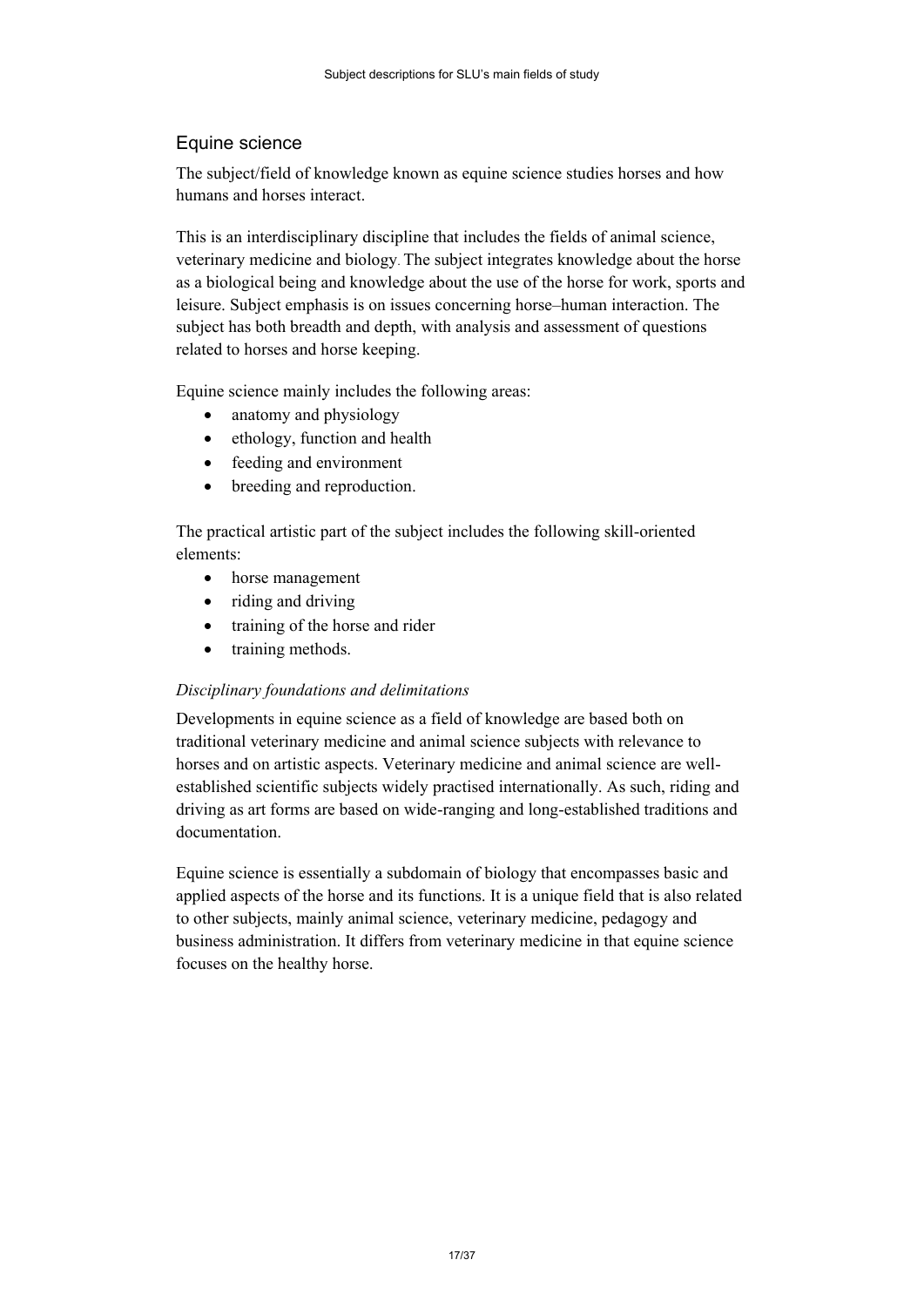# <span id="page-17-0"></span>Food science

Food science includes knowledge and understanding of the composition, properties and functionality of both the raw materials and the finished food. The subject applies basic sciences to study various aspects of food, such as the underlying principles behind both product spoilage and opportunities to improve the quality of a food. Food science also includes food technology, which is the application of food science fundamentals to food in the industrial preparation process. Food technology is the study of what happens to the food chemically, physically and technically in different process steps, e.g., in heat treatment, processing, packaging, storage, distribution and cooking.

In the subject of food science at SLU, special focus is given to the composition and quality properties of the food raw material. In addition, the focus is on how the raw material – the food – is affected by the various process steps of the value chain and the food's health effects, and how food products and food processes fit into and affect the whole of the food system. Sustainability aspects of food production and consumption, including waste and waste management, are also included.

Food science primarily includes the following fields:

- food raw material
- food processing
- food technology
- food safety
- food microbiology
- human nutrition
- quality assurance
- product development
- product properties
- marketing, innovation and business management
- sustainable food supply*.*

#### *Disciplinary foundations and delimitations*

Food science at SLU is based on the application of basic sciences, such as physics, chemistry, biochemistry, microbiology, nutrition and dietetics, to study various aspects of food. Food science also includes food technology and social science aspects within the food chain as well as knowledge of the food system as a whole. For this reason, courses can be classified in two subject areas.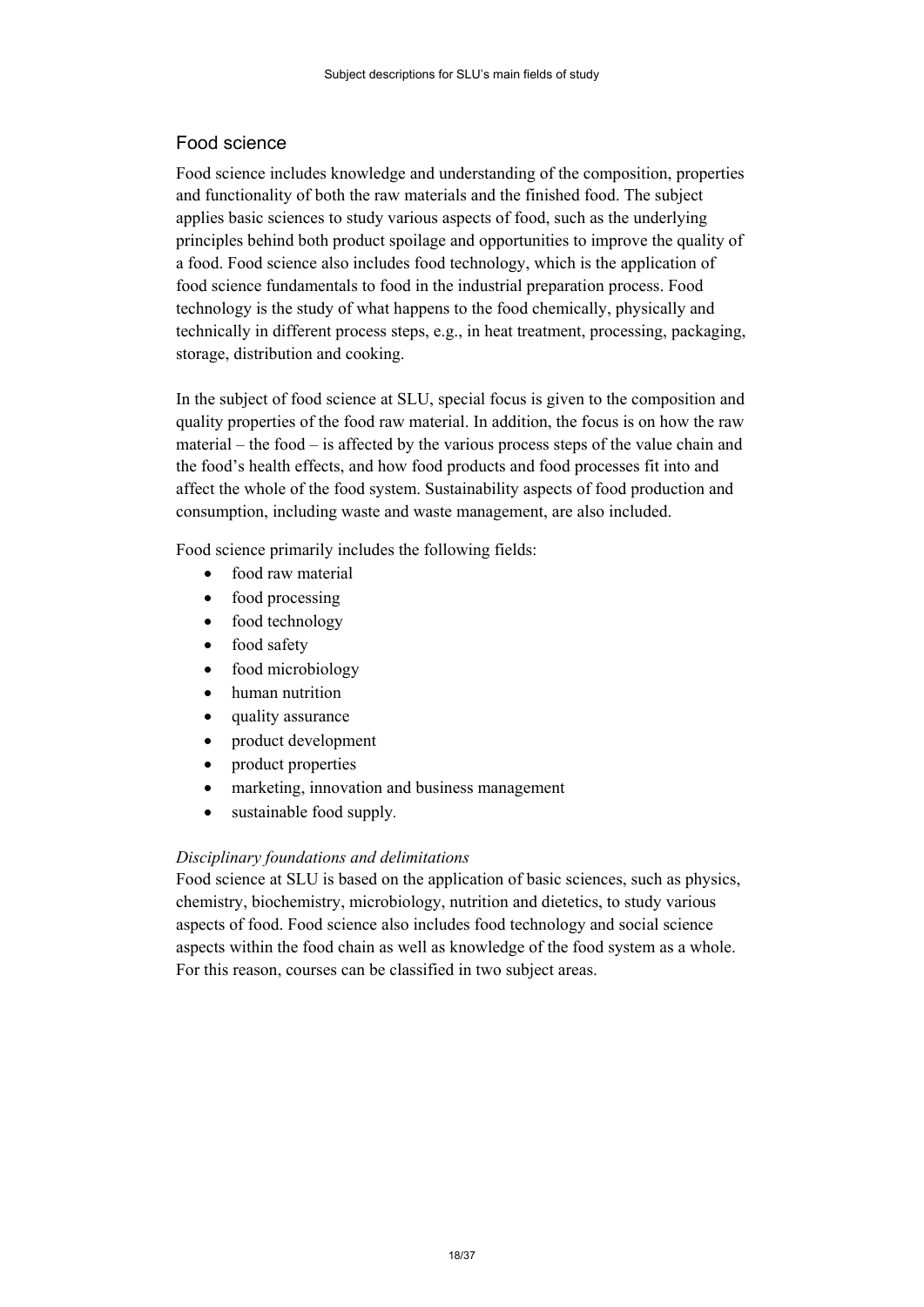# <span id="page-18-0"></span>Food studies

Food studies is a subject that analyses societies' food cultural values, food systems and the individual's eating habits utilising different scientific disciplines. This involves critical studies of food and its context within, e.g., landscape architecture, science, art, history, archaeology, society, politics and religious studies. Here, humans are a thinking and culturally creative transformer of the landscape in which they live, and they use values about food and drink to build social communities and use the landscape as a resource. Humans build society with the help of political ideas about food, dishes and meals. This differs from other, more purely scientific subjects, such as food science, nutrition and medicine.

The subject examines such questions as: What impact does food have on the environment? What ethical foundations determine food choices? How can food contribute to injustices? In what way are foods symbolic markers of identity? Who chooses what we eat and why? What is the boundary between cultural heritage and invented tradition? What effects do food choices have in a spatial perspective and what is the relationship between food and place? The latter question has led to the development of the concept of "foodscapes".

Education in the field of food studies combines strategies from the humanities and social sciences to prepare students to analyse cultural, political, economic, environmental and geographical contexts regarding food in local, urban and global contexts. The connection between food and sustainable development is examined and our cultural heritage is viewed as a resource for future benefit and growth. Meals are of great importance for health, well-being and social interaction, and food culture is one of the strongest influencing factors for sustainability and opportunities for achieving the objectives of adjusting to a changing climate.

#### *Disciplinary foundations and delimitations*

Food studies is multidisciplinary and transdisciplinary and encompasses a wide range of research methods. The subject attracts many different types of researchers in philosophy, history, science, geography, landscape architecture, literary studies, archaeology, sociology, art history, anthropology, ethnology and other fields. Food studies is based on the values of cultural eating that impact humans, the landscape, cultivation, production, emissions and the sustainability of our eating. This is reflected in food prepared from value-laden and selected foods, food served in meals, eating habits, diets, ideals, attitudes, changing diet and eating plant-based meals, the development of eating through the course of life from child to older adults, food choices throughout life, state dietary advice and political regulations of eating. Interest in food is not limited to the modern era, and also includes eating habits and views of food throughout history.

The subject's multidisciplinary background and wide-ranging approach means that courses may be classified in two subject areas.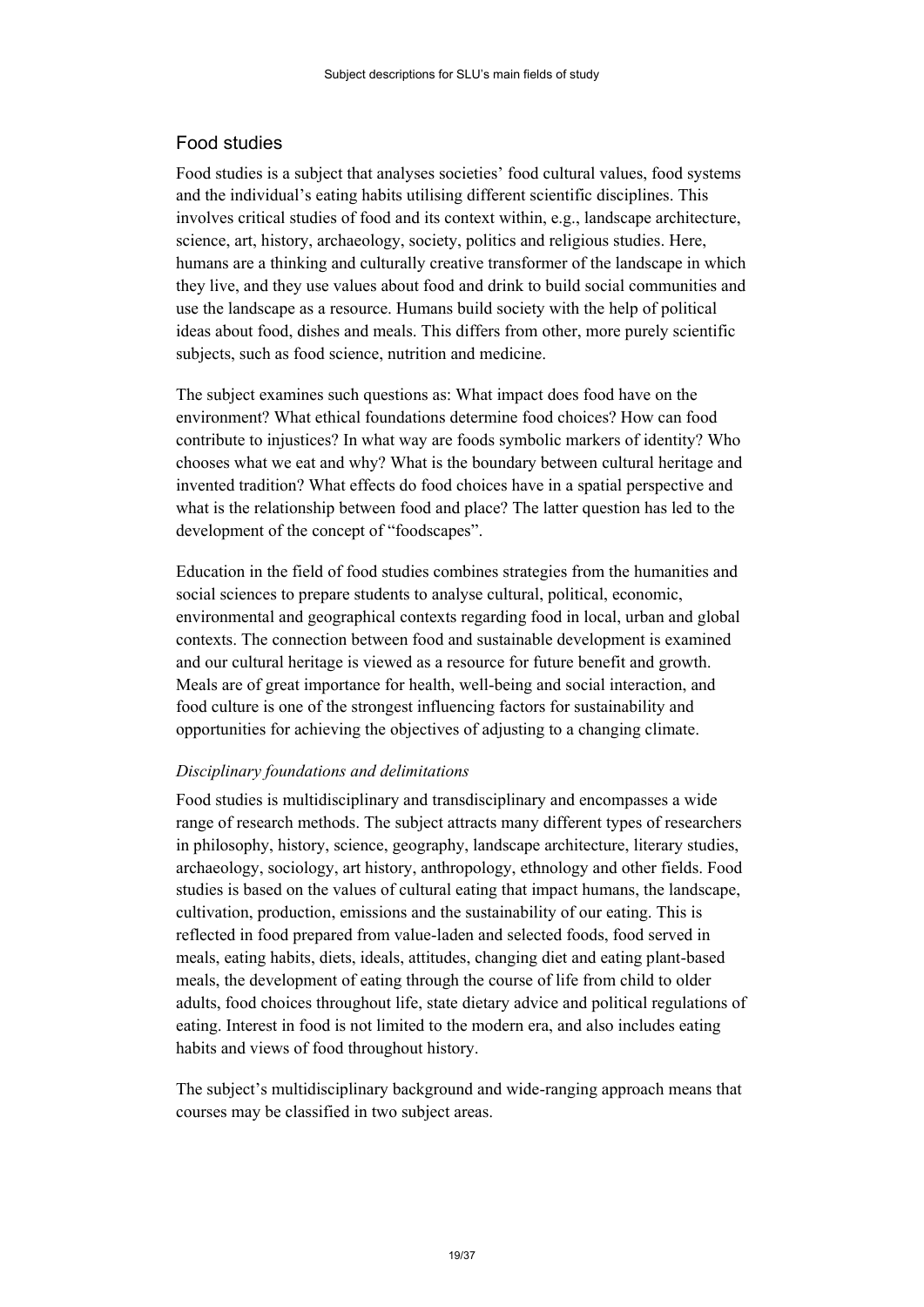# <span id="page-19-0"></span>Forest management

The subject of forest management looks at how humans should use timber resources with an awareness of the limited and limiting potential for promoting and considering economic, environmental, social and cultural values.

Forest management primarily includes the following fields:

- bioenergy
- silviculture
- forest conservation
- **•** forest landscape conservation
- forest technology
- forest economics
- forest planning with inventory
- wood technology.

## *Disciplinary foundations and delimitations*

The subject of forest management has long been an established concept as well as an international scientific concept. University-level research and education in the field are conducted at several Swedish and many foreign universities, and scientific studies in the field are published in many forestry, economics, biology and ecology journals. Forest management can be described as the forest application of biology, soil science, technology and economics. For this reason, courses can be classified in two subject areas.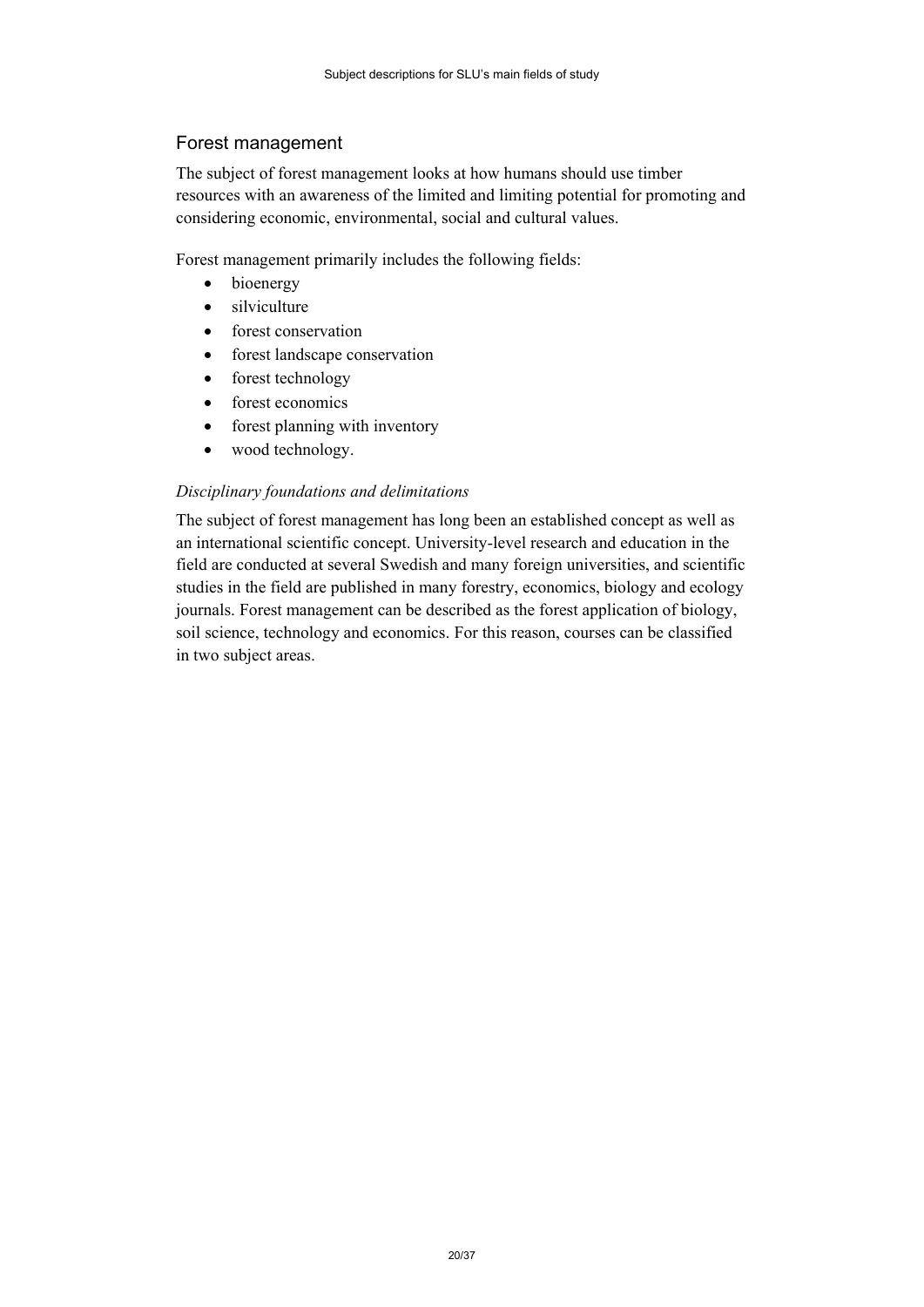# <span id="page-20-0"></span>Forestry science

Forestry science looks at finding rational solutions for how forests are managed and used to achieve purposes linked to the responsible use of forest ecosystems. There are often multiple purposes that can be economic, environmental and social in nature. The focus is on the role of trees in how objectives are achieved but includes the effects of use on the entire forest ecosystem. Central to the subject are connections between the conditions and production processes of the biological systems and the conditions, needs and actions of the producer, the sector and society.

The subject is based on knowledge of how forest ecosystem processes and functions enable and limit the achievement of desired objectives. It is also based on knowledge of how human activities affect the ability to achieve objectives of use. The subject covers the producer's opportunities and effects across different space and time scales, where understanding of local, short-term processes and objectives is integrated with overarching long-term processes and objectives.

Forestry science mainly comprises three sub-areas, which are based on a process approach in the form of a) defining, integrating and coordinating overarching objectives of forest management, b) management at the local level, and c) directing how forests are managed.

#### *a) Objectives, planning and policy*

The objectives are the values that people want to create and maintain in the forest ecosystem and create from the forest ecosystem. These can consist of, for example, products, services, functions and experiences. There are often multiple and competing objectives and objectives on different spatial and time scales. The subarea encompasses how these complex targets are defined and integrated and includes an understanding and definitions of the properties that are sought from individual values.

It also includes the processes intended to guide local natural processes and work processes in a coordinated manner towards set overarching and long-term objectives. The sub-area thus focuses on the farm's spatial and temporal holistic approach and includes both individual actors' use of forest holdings and society's political system for influencing what values are created and how they are created locally and globally.

#### *b) Natural processes*

The sub-area includes how biotic and abiotic processes can be used to achieve production objectives on a local scale (from trees to stands) by controlling or adapting to the processes. The focus is on how the trees are affected by and impact the processes but also includes the effects of the control on the entire forest ecosystem. The sub-area is based on and uses fundamental scientific knowledge, theories and methods to control, among other things, the rejuvenation, growth,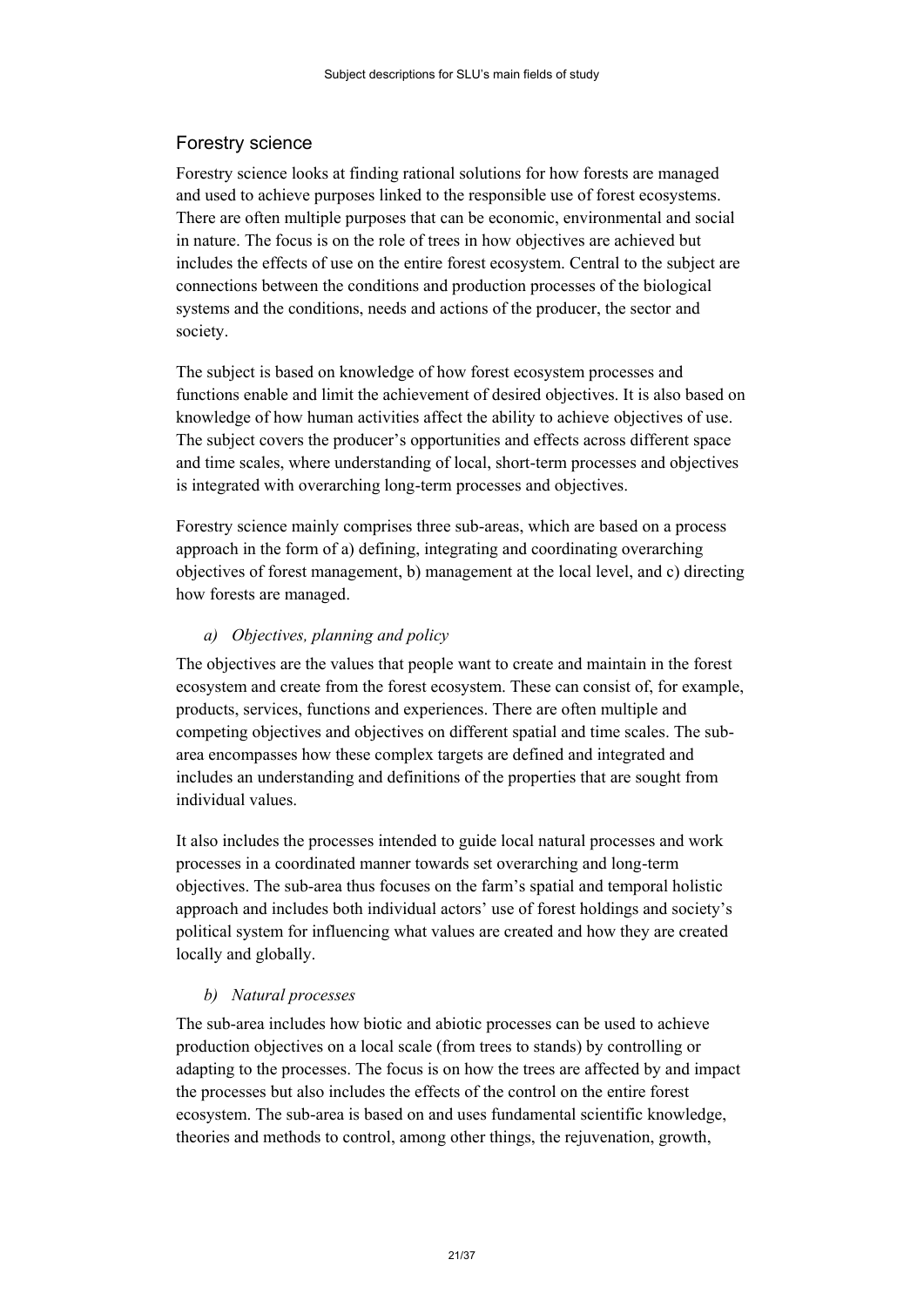competition and mortality of organisms. The sub-area does not include how control is applied through human actions.

#### *c) Work processes*

The focus is on the implementation of the control and adaptation defined in the *natural processes* sub-area and the measures and coordination defined in o*bjectives, planning and policy*. The sub-area thus includes how forestry-related work processes can be controlled to implement measures on a local scale to achieve both local and overarching objectives. The focus is on measures linked to the forest ecosystem but can also include measures linked to the production of products and services and other things. The implementation and organisation of measures is governed using methods and theories from both technology and social sciences.

The sub-areas are highly communicative in that they influence each other. For example, decisions within objectives, planning and policy affect how natural processes and work processes are governed just as how given conditions for how natural processes and work processes can be controlled affect which decisions are possible within objectives, planning and policy.

The sub-areas are generic, in that different conditions and the focus on objectives and control result in different forms of forestry. This means they include, for example, raw material-oriented plantation forestry with fast-growing exotic tree species, urban forestry with a focus on social values, and forest management with a focus on maintaining and creating ecological values.

#### *Disciplinary foundations and delimitations*

Forestry science is based on and applies knowledge from the natural sciences, technology and social sciences. Descriptions and analyses of systems, processes, functions and methods from these sciences are an important basis for forestry science. Forestry science differs from other sciences by focusing on the use of knowledge from the basic sciences to achieve purposes linked to the responsible management of forest ecosystems. The interaction with other subjects means that forestry science courses can be classified in two subject areas.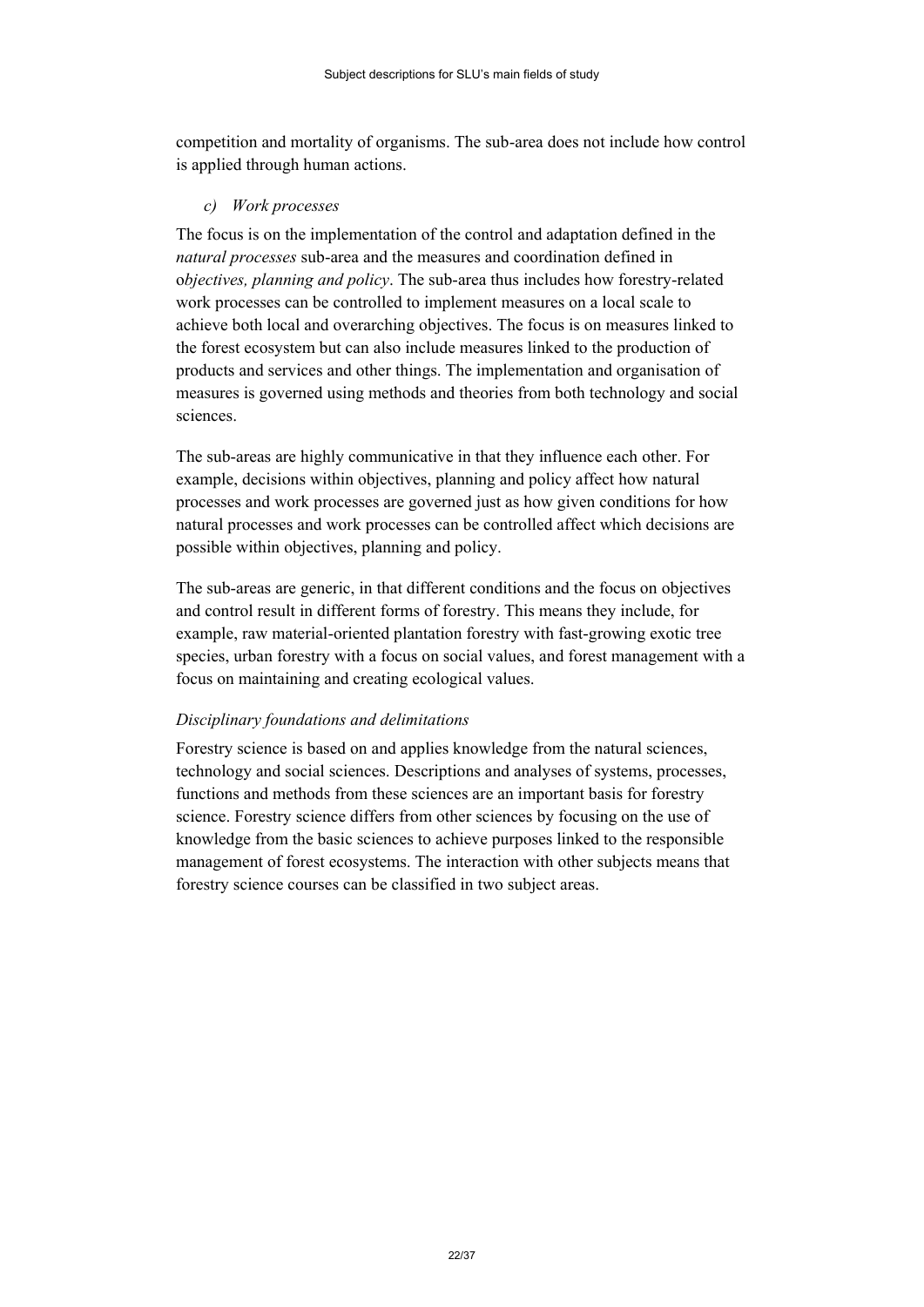# <span id="page-22-0"></span>Forest science

Forest science includes scientifically grounded knowledge for forest ecosystem processes and functions and for cultivation and sustainable use of various forest values with respect to economic, environmental, social and cultural interests. Values refers to the land resource and its production capacity, wood and the processed product, multiple-use products such as berries, mushrooms and lichens, social and aesthetic values, conservation values, and hunting and fishing.

Forest science primarily includes forest applications in the following fields:

- biology
- chemistry
- soil science
- nature and landscape conservation
- business administration and economics
- mathematics and mathematical statistics
- forest management.

Within biology, forest science mainly covers genetics, plant physiology, vegetation ecology, zooecology, systems ecology, entomology, microbiology and mycology.

## *Disciplinary foundations and delimitations*

Forest science is a well-established scientific subject that is widely practised internationally. Research in the field is published in international forest science journals and in journals for related natural and social sciences.

Forest science is a systems science based on various natural science sub-areas but also includes social science subjects. For this reason, courses can often be classified in two subject areas. The subject is characterised by fundamental and applied science.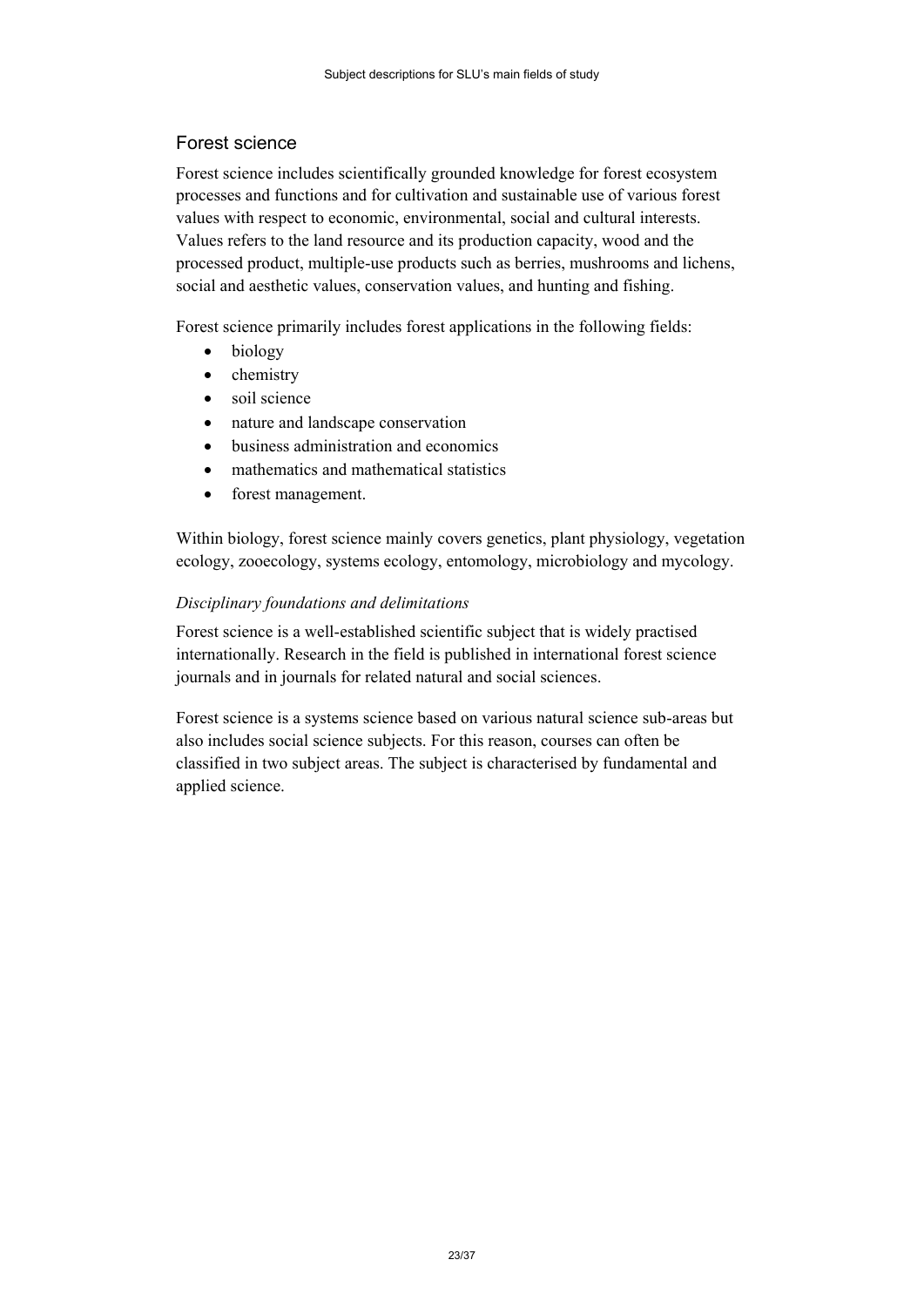# <span id="page-23-0"></span>Horticultural science

Horticulture science includes plant breeding, production, handling, sale and use of garden products and plants for consumption or for interior decoration, in conservatories and for planting in public settings or private gardens. Typical for commercial production of garden products are opportunities for precise control of cultivation efforts and controlled product management.

Garden products can be divided into three main groups:

- edible products, such as fruits, berries, vegetables, herbs and edible mushrooms
- plants (both ornamental and flowering plants), ornamental grasses, hedge plants, and plants for other purposes, such as fruit trees and berry bushes
- plant species intended for the extraction of industrial raw materials.

Important aspects of the subject are the quality of garden products and plants, the health benefits of edible garden products, the environmental impact of horticulture and its interaction with the rest of society. The subject also covers economic questions at company, market and societal levels and technical questions in the production and handling of garden products. Design and expression in horticultural science touches on aesthetic issues linked to the use of horticultural products and the creation of horticultural settings.

## *Disciplinary foundations and delimitations*

Horticulture science integrates knowledge from biology, chemistry, design, economics and technology and various forms of systems analysis. Since horticultural science interacts with and builds on several other subjects at SLU, courses can be classified in two subject areas.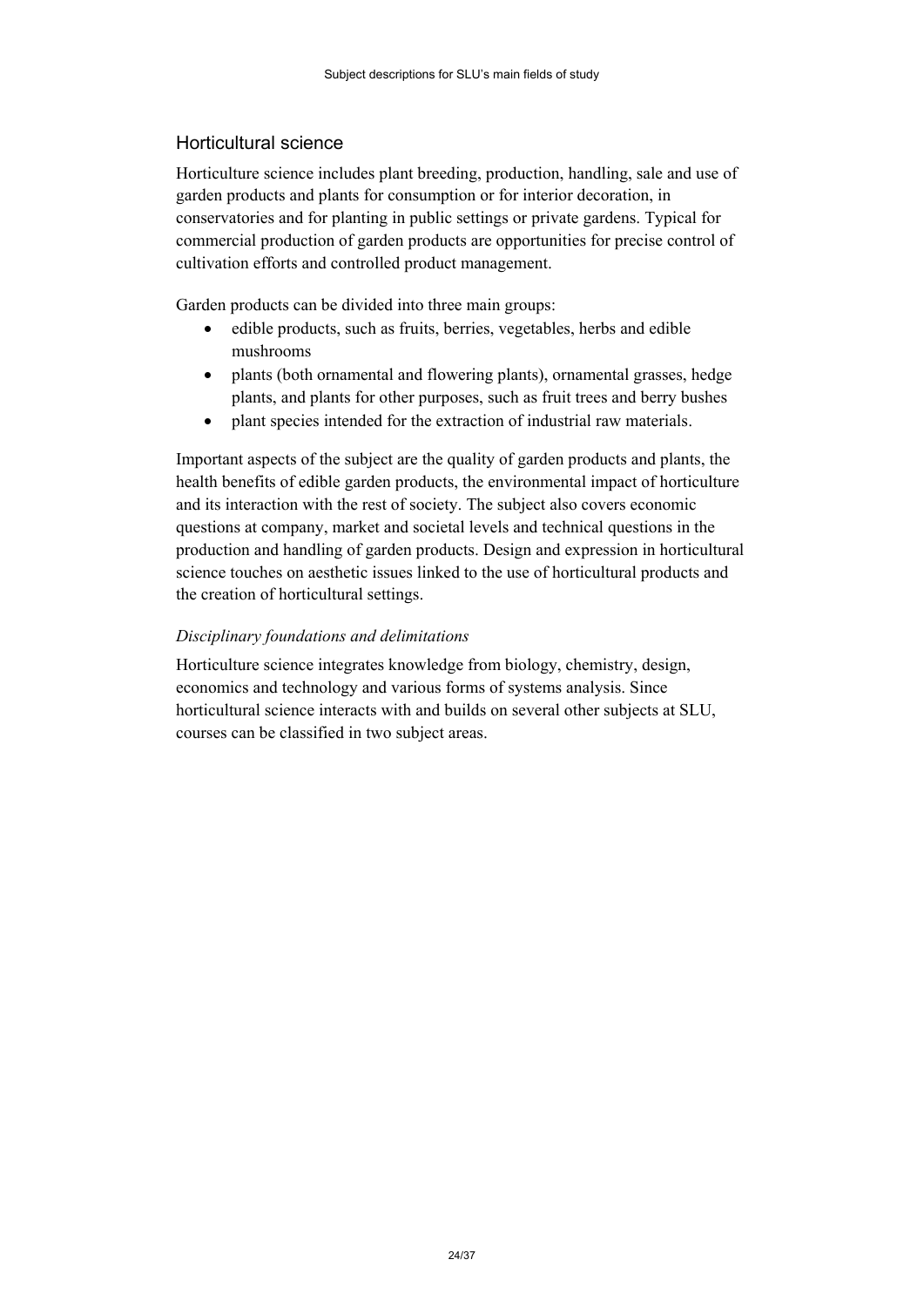## <span id="page-24-0"></span>Landscape architecture

Landscape architecture is an environmental design discipline with a focus on humans and their outdoor environment. Landscape architecture involves planning, designing and managing the landscape to create, maintain, protect, preserve and develop places and areas so that they are appropriate, aesthetically pleasing and economically, ecologically and socially sustainable.

Landscape architecture involves using knowledge of the landscape and its history to understand and guide decisions about changes in the landscape at different scale levels. This requires expertise in applying knowledge in a specific situation, known as action knowledge. In landscape architecture, landscapes are seen as a whole entity where natural and social processes operate.

Landscape architecture's view of the landscape is in line with the European Landscape Convention, which defines landscape as "an area, as perceived by people, whose character is the result of the action and interaction of natural and/or human factors". The concept of landscape is complex and represents both a physical reality and a cultural construction.

Landscape architecture as a main field of study is divided into three areas:

- *Landscape design* uses design and planning to guide decisions and develop supporting material for practical implementation of changes in the landscape's detailed scale, often in the near future.
- *Landscape planning* includes the conservation and development of the landscape's resources to achieve societal objectives and in agreement with the perceptions of people. Questions of landscape planning are often of a strategic nature, involving both balancing different interests and decisions that have consequences over a long period of time.
- *Landscape management* involves, in consultation with those concerned, supporting decision-making and producing both fundamental and practical data relating to the conservation and development of the landscape's resources in an ongoing process.

#### *Disciplinary foundations and delimitations*

Landscape architecture is based on and applies knowledge from technology, social sciences and the humanities. The multidisciplinary nature of landscape architecture means that the subject is developed by applying theories and methods from different fields. Landscape architecture is an applied discipline in the field of environmental design. Research in the different subdomains of landscape architecture builds on the subject's points of departure in the landscape, both the biophysical and the perceived and cultural-historical, and the close connection to practice and its focus on the future.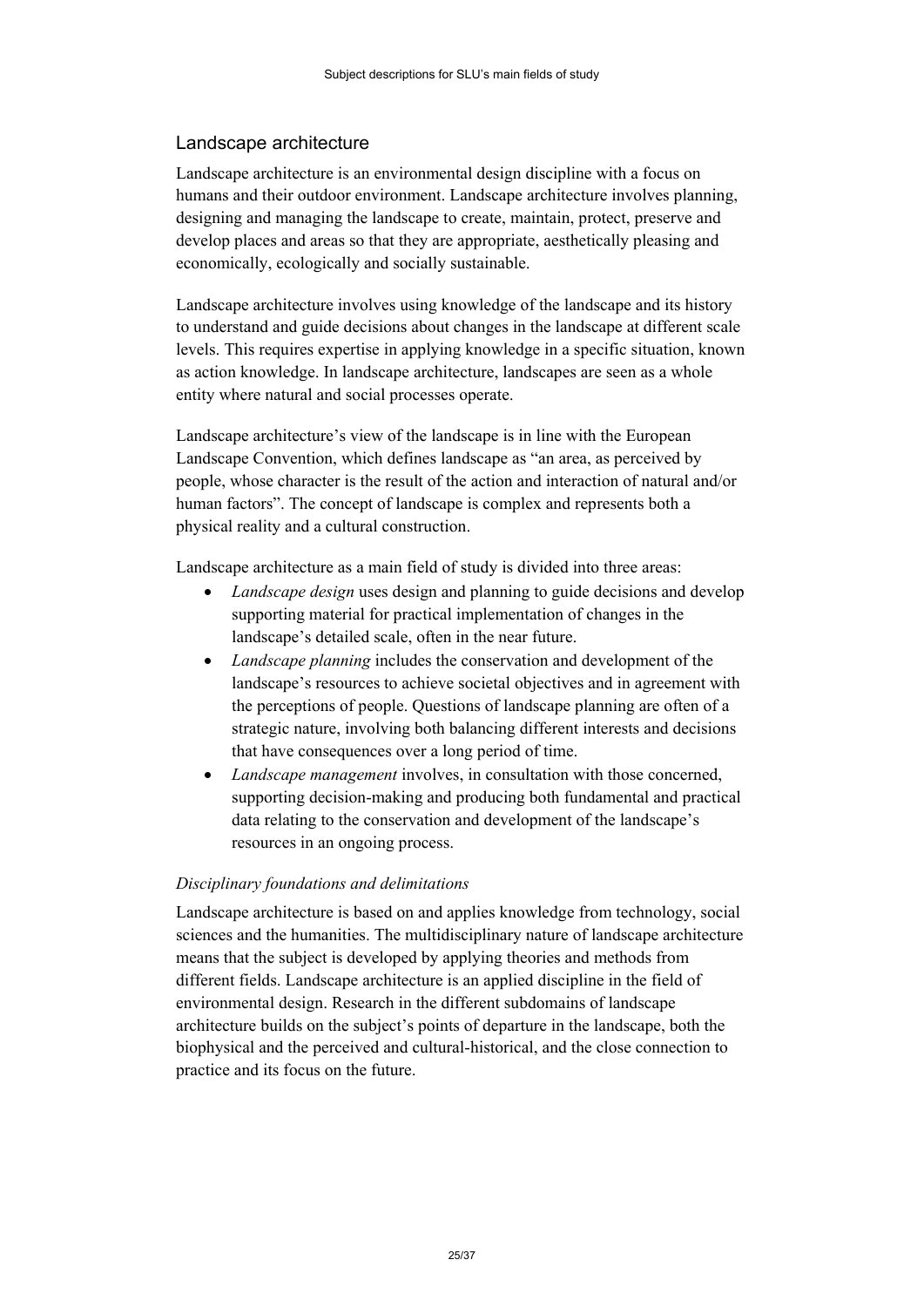# <span id="page-25-0"></span>Rural development

Rural development is the study of change processes in rural areas and of the special conditions and problems of rural areas. Processes of change are studied from social, cultural, political, economic, demographic and spatial perspectives. The connections between natural resource use, natural resource management, ecosystem production and societal development processes are central to the subject, as are issues of communication, planning and learning.

The subject includes analyses and descriptions of change processes and methods for managing and influencing rural development in terms of sustainability, quality of life, livelihood and participation.

Based on the above, rural development as a subject mainly addresses questions about the following:

- Meanings and interpretations of the concepts of sustainability and development.
- Differentiated rural development in light of global changes in the economy and politics.
- The connections between urbanised areas and rural and sparsely populated areas.
- Socio-ecological aspects of landscapes, natural resource use and natural resource management.
- The significance of socio-economic conditions and living conditions for development processes.
- Relations among local actors and between local actors and the local community and institutions at other societal levels.
- Work with local and regional development in rural areas both nationally and internationally.

## *Disciplinary foundations and delimitations*

The subject has an interdisciplinary nature and integrates knowledge and methods from the humanities, social sciences, natural sciences and behavioural sciences. This means that rural development intersects multiple subjects. Rural development uses theories and methods from mainly sociology, pedagogy, anthropology, geography, economics, political science, history and agricultural science. Since the subject is taught at SLU, the various issues and theories are closely connected to natural resources. Internationally, the subject is closely associated with *development studies* and *rural studies*.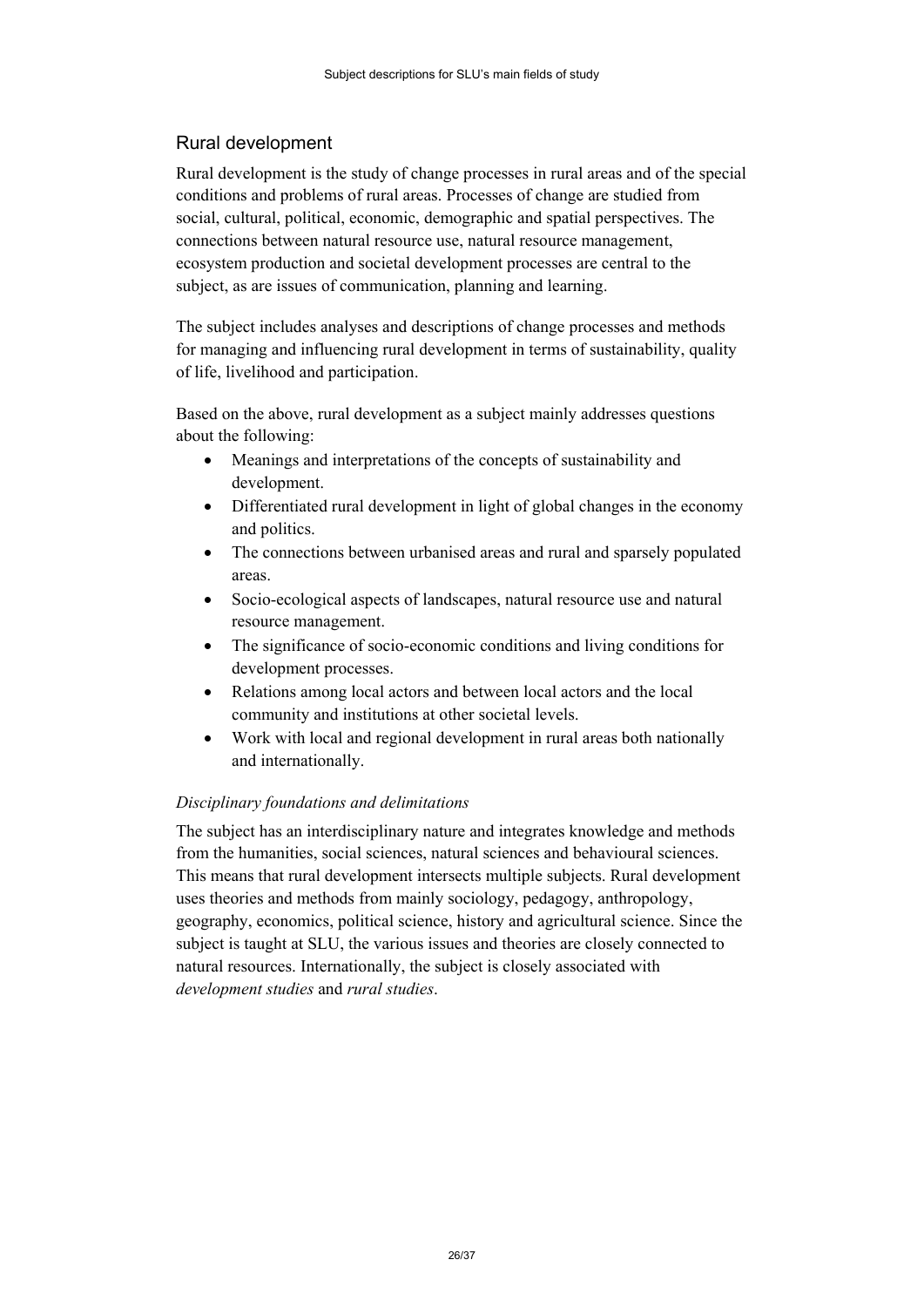# <span id="page-26-0"></span>Soil science

The soil is the upper part of the terrestrial crust that interacts with the climate, animals, plants and microorganisms. It is a mixture of minerals, organic matter, water, air and living organisms. The soil is a limited natural resource and a prerequisite for survival for all terrestrial plants, animals and microorganisms on the planet. Humans are dependent on the soil for the production of food, fibres and energy as well as a number of other ecosystem services.

Soil science as a subject deals with soil constituents, properties and processes in different time and space scales as well as the formation and classification of soils. Soil science includes the study of soil management in agriculture and forestry, as well as other forms of land use and soil conservation. Soil science primarily includes the following fields:

- soil physics
- soil chemistry
- soil biology.

Soil science also includes the part of geology that has a direct bearing on the properties of the soil. This usually refers to the properties of the bedrock, the formation of mineral and organogenic soil types and the surface shape of the landscape.

Soil physics studies the physical states and processes that regulate flows and storage of energy, gases and water and the substances dissolved in these in the soilplant-atmosphere system. This includes the structure and mechanical properties of the soil and the parts of hydrology that include the hydrological processes just above and below the soil surface, in the unsaturated zone and the upper part of the groundwater zone.

Soil chemistry includes the inorganic, organic and physical chemistry related to the composition, properties and reactions in the soil. Examples of such reactions are the weathering of soil minerals and the adsorption, precipitation and dissolution reactions of solutes. These processes are important for the availability and transport of plant nutrients and soil contaminants.

Soil biology studies biodiversity and how plants, animals and microorganisms in the soil interact with each other and with the other components and processes of the soil system. Important examples are the plants' supply of organic material to the soil and the microbial degradation and circulation of organically bound nutrients like nitrogen, phosphorus and sulphur.

Soil science is also an interdisciplinary subject that includes interactions between physical, chemical and biological processes. The biogeochemical cycles of the elements and issues related to plant nutrition, erosion, acidification, eutrophication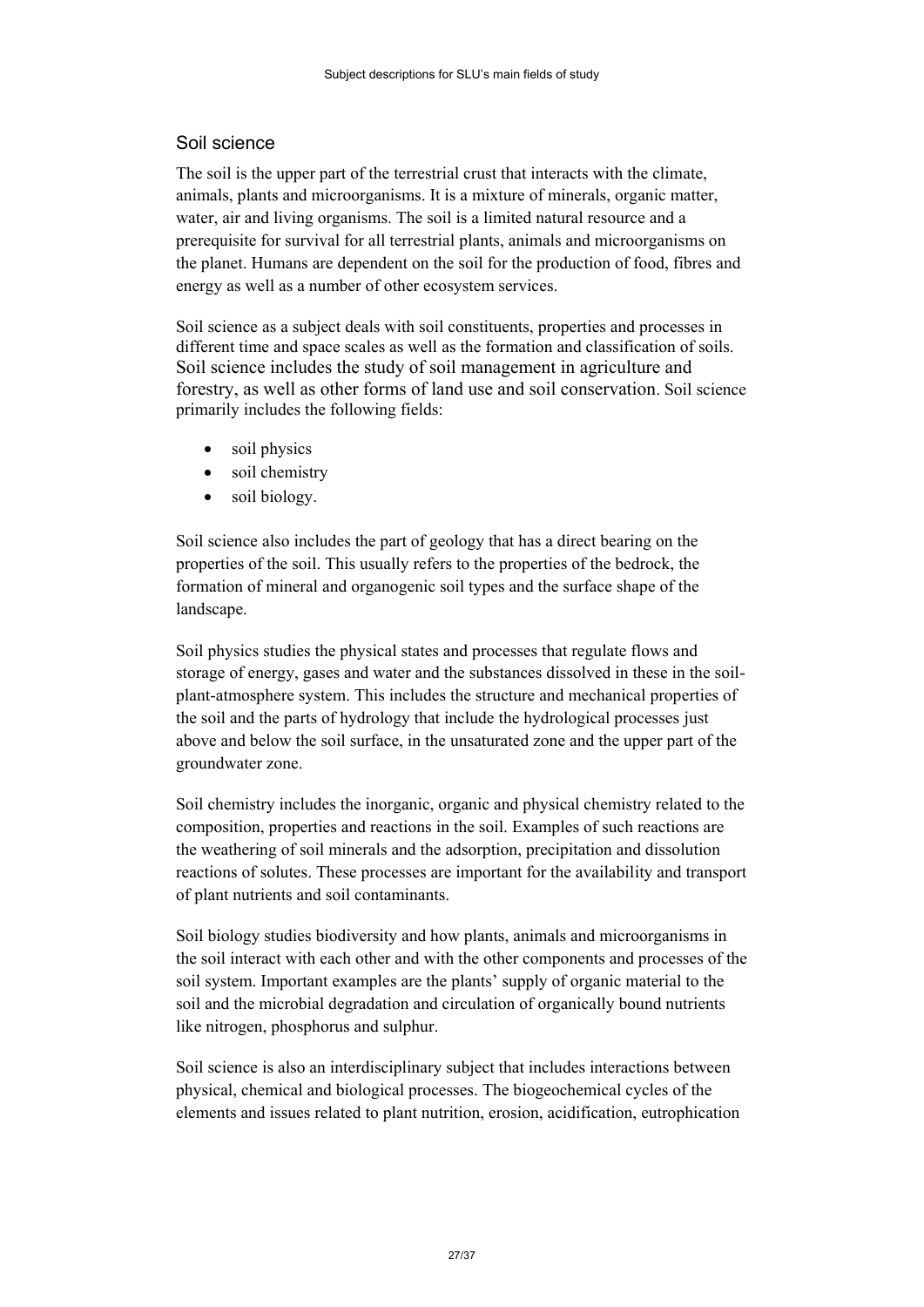and gas exchange between soil and atmosphere are research and teaching areas in soil physics, soil chemistry and soil biology.

#### *Disciplinary foundations and delimitations*

Soil science is a system science based on theories and methods originating in physics, chemistry, biology and earth sciences. The soil is an open system that forms a boundary layer between atmosphere, biosphere, lithosphere and hydrosphere. This makes it difficult to draw strict boundaries between soil science and surrounding fields of knowledge. For this reason, courses can be classified in two subject areas. The soil as the primary object of study unites different disciplines within the subject of soil science.

SLU has a central role in the advancement of soil science as a subject. Research on soil chemistry, soil physics and soil biology is the scientific basis for the subject at SLU. Applied soil science at SLU focuses on how soil properties relate to the growing location, urban land use and environmental problems related to soil.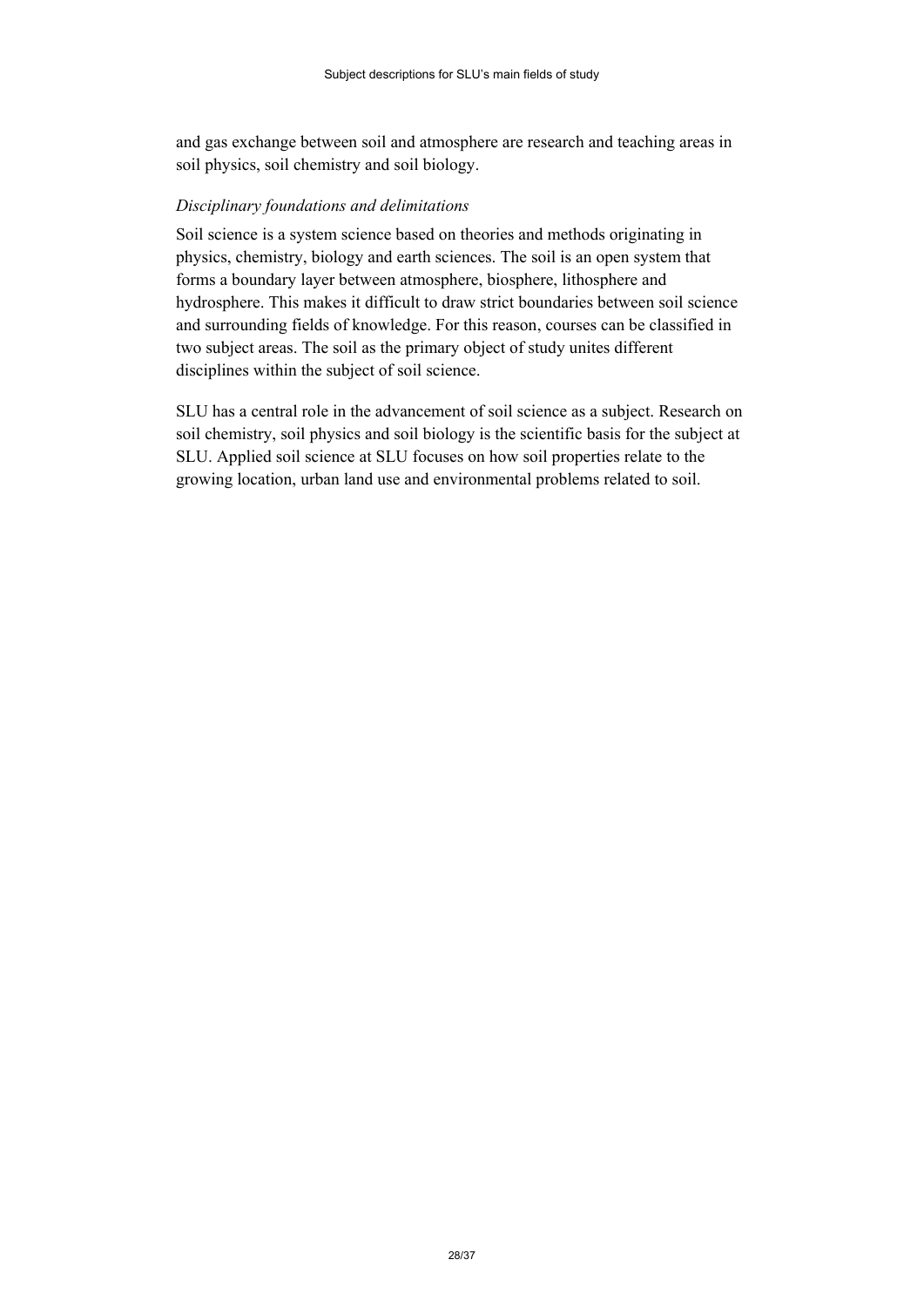## <span id="page-28-0"></span>Sustainable development

The concept of sustainable development takes a holistic approach to the environmental, economic and social dimensions of development. The concept of sustainable development was created by the UN World Commission on Environment and Development in 1987 using the following definition: "Sustainable development is development that meets the needs of the present without compromising the ability of future generations to meet their own needs."

The subject of sustainable development focuses on studies and knowledge of sustainable development in society. Central to the subject is knowledge of basic biological and environmental contexts and how they enable and limit economic and social development. Knowledge and a deeper understanding of the impact of social and economic systems on the ability to use natural resources are also important. The field also studies how economic and social systems can be designed to limit negative human impacts on natural resources or to promote positive development of these. This means that the conditions and processes related to the environmental, economic and social dimensions need to be integrated into the education.

#### *Disciplinary foundations and delimitations*

Sustainable development as a scientific field encompasses all scientific fields and uses a systems theory approach to solve complex and interdependent challenges of the future.

The systems theory and holistic approach combined with a multidisciplinary and interdisciplinary approach to teach sustainable development adds expertise at an overarching system level and an ability to develop future-oriented solutions to complex sustainability challenges. Education in the subject includes knowledge of how different systems function at a basic level and their sustainability. This knowledge needs to build on theoretical frameworks within the various dimensions. Examples can be models for transformation of societies or governance of societies based on different objectives for democracy, conflicts, governance of society or on different views of humanity or views on the relationship between humans and nature (the social dimension). It could also be about climate models or quantitative models for sustainable extraction of natural resources (the environmental dimension) or economic growth models for optimising different objectives or for behaviour on a market and how this can be governed by different policy measures (the economic dimension). However, the various dimensions are wide ranging and other theoretical frameworks may be equally relevant. The key is using a scientific approach, integrating the three dimensions, and always focusing on a systems perspective. At an overarching level, generic systems theory can be used for understanding how different complex systems work and can be studied. The education needs to include knowledge of how different systems interact, of how sustainable development can be measured and monitored over time, and of opportunities for change processes in society. This knowledge will provide students with skills for critically analysing concepts like sustainability, development, and welfare, and for managing values and ethical aspects in relation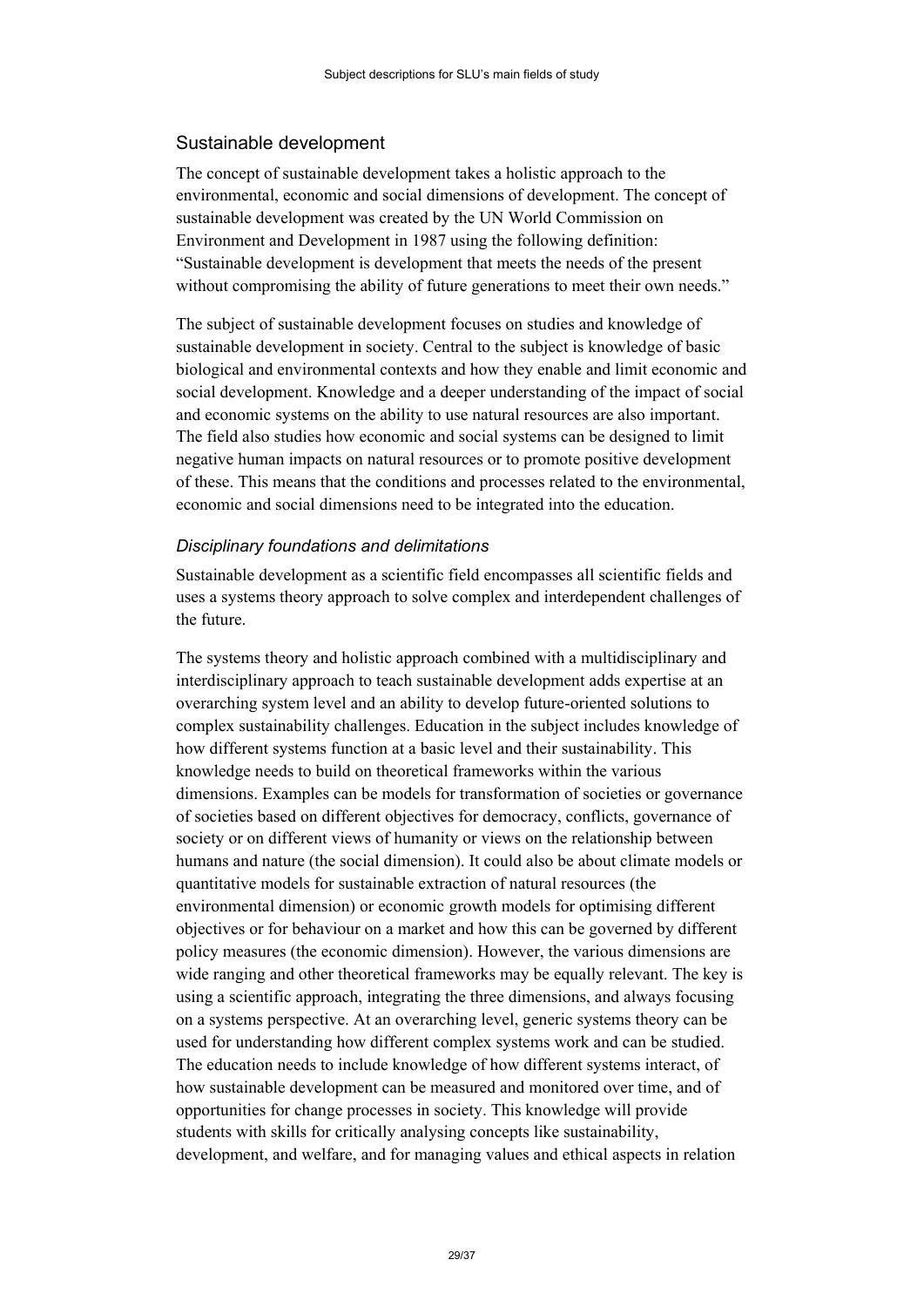to sustainable development. The studies will also prepare students to handle different perspectives and alternatives for a sustainable development of society. This will help students develop their ability to formulate and critically evaluate different future scenarios and possible measures for change. To achieve this, knowledge of and ability to integrate environmental, economic and social dimensions of sustainable development are included in the courses' learning outcomes.

At SLU, sustainable development is also integrated into several main fields of study that do not have sustainable development as their primary starting point. This differentiates these from sustainable development as a field.

# Applicable regulations for classifying courses in sustainable development as the main field of study

(SLU ID: SLU.ua.2020.1.1.1-2004)

## Sustainable development education

The Higher Education Act emphasises that higher education institutions must promote sustainable development through their activities. SLU's governing document for education (the Education Planning and Administration Handbook) emphasises that all dimensions of sustainable development must be integrated into the education SLU provides. SLU has an overall environmental programme objective for sustainable development, which states that all students on SLU programmes should have a solid foundation for managing all perspectives of sustainability in their future professional life. Sustainable development education means that teachers develop methods and course content and encourage student interest in acquiring the ability to contribute to change and improvement in one or more aspects of sustainability. Sustainable development education also aims to provide several general skills, as defined by Unesco and others.

The department director of studies (or equivalent) and course coordinators are responsible for integrating sustainable development perspectives at the course level. This will be achieved by the departments continually assessing and improving the course components dealing with sustainable development and sustainable use of natural resources where it is relevant.

In Chapter 16 on sustainable development education of the Education Planning and Administration Handbook, the departments are instructed to divide courses into three different groups:

"1. 'Sustainable development course', i.e., the entire course covers issues related to sustainable development.

2. Course with sustainable development components.

3. Course completely without sustainable development components."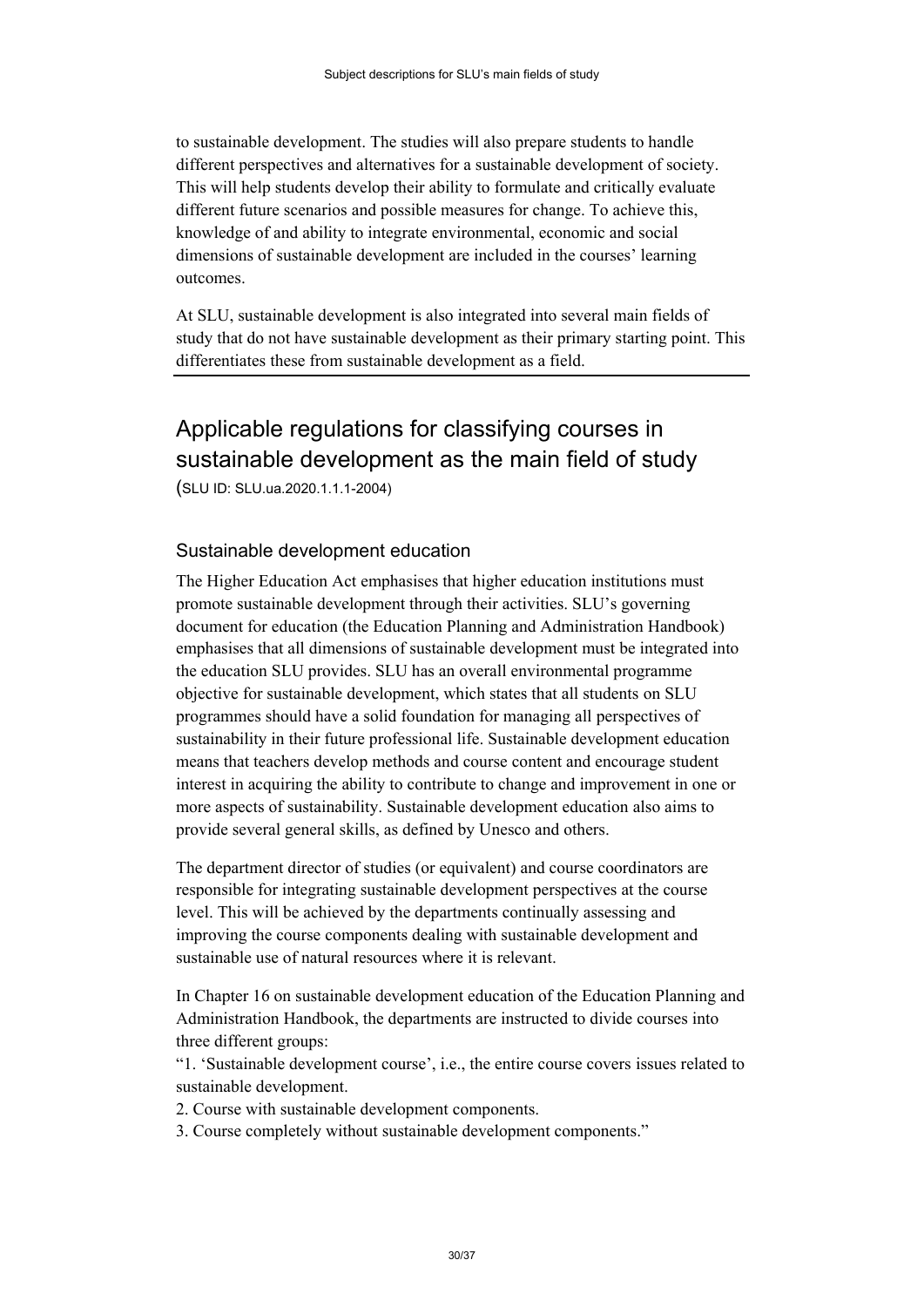# Courses in sustainable development as the main field of study

According to these regulations, courses in sustainable development as the main field of study belong to Group 1. The main purpose of these courses is for students to develop knowledge dealing with sustainable development. Sustainable development as a subject is to be integrated into the entire course content. Students are to be given the opportunity to develop knowledge of and ability to integrate environmental, economic and social dimensions of sustainable development. Where appropriate, the focus may be on one of the dimensions, but courses in sustainable development must always address all three dimensions of sustainable development and the integration among them. A characteristic of courses in sustainable development is that students are able to develop a holistic approach to the environmental, economic and social dimensions of development.

Through an interdisciplinary approach to sustainable development, the courses will provide students with a foundation for developing expertise at an overarching system level and an ability to develop future-focused solutions to complex sustainability challenges. A systems perspective is central to the courses. Courses in sustainable development will provide students the opportunity to develop knowledge about:

- how different systems function, their sustainability and how different systems interact. This knowledge is to be based on theoretical frameworks within the various dimensions;
- how sustainable development can be assessed over time, and what opportunities exist for change processes in society, including tools for handling objective conflicts;
- different views about key concepts and different values on sustainable development;
- methods for collaborating when working with sustainable development.

Courses in sustainable development can be divided into two categories, depending on the course content. On the one hand, there are *courses that deal with sustainable development on a general level*. In these, sustainable development is discussed based on several different fields of study. The treatment of environmental, economic and social dimensions of sustainable development provides an opportunity for a system understanding of different sustainability challenges in many fields and for developing an ability to formulate future scenarios and measures for change. The content in *courses that deal with sustainable development based on a specific focus area*, on the other hand, allows development of an understanding of and ability to integrate environmental, economic and social dimensions of sustainable development based on a specific focus area, e.g., energy systems, food safety, urban planning, or biodiversity. On these courses, the treatment of the environmental, social and economic dimensions opens the door for a better system understanding and the ability to understand various sustainability challenges for the specific focus area. Furthermore, the courses provide an opportunity for developing the ability to formulate and assess future scenarios and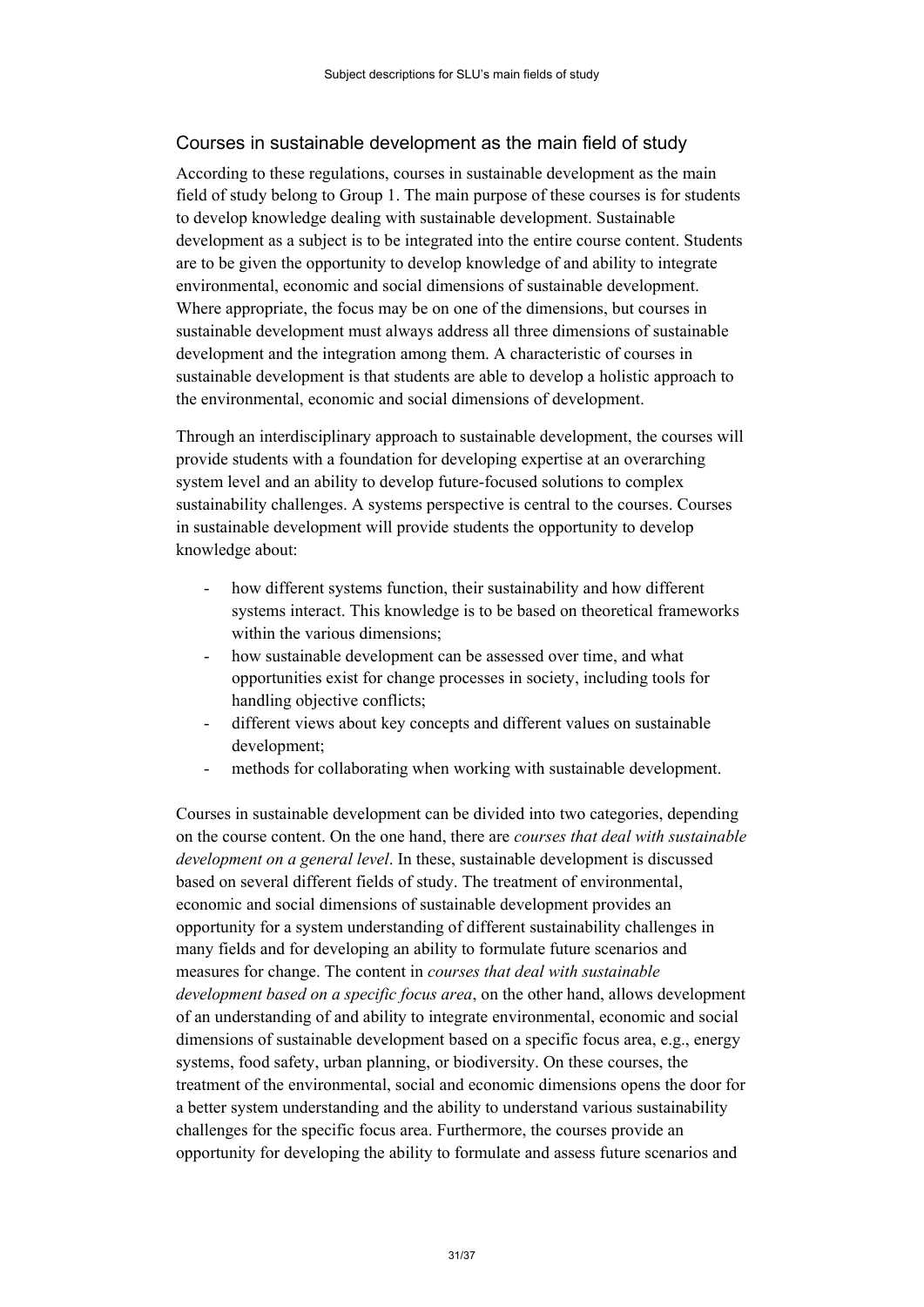change measures for this focus area. The latter category of courses can be classified in two subject areas (see below).

#### Intended learning outcomes for courses in sustainable development

The subject description for sustainable development as the main field of study establishes that "Knowledge of and ability to integrate environmental, economic and social dimensions of sustainable development are included in the courses' learning outcomes".

The learning outcomes will guarantee that sustainable development is addressed in all course activities and in examinations. The learning outcomes, teaching activities and examination forms are to be linked to each other. The learning outcomes are formulated based on the course's purpose, focus and level. Below are suggestions for different formulations, which can be adapted as needed.

## Examples of outcomes for courses dealing with *sustainable development based on several different fields of study*.

(For example, explain)...

. . . the concept of sustainable development using social, economic and environmental dimensions, within an integrated systems analysis framework.

. . . different dimensions (environmental, economic, and social) of sustainable development and have gained insight into how the different dimensions interact with each other.

. . . the concept of sustainable development based on the three social, economic and environmental sustainability dimensions from an interdisciplinary perspective, and discuss/analyse the complex relationship between the three dimensions and thus between different interests/objective conflicts.

Examples of outcomes for courses dealing with *sustainable development based on a specific focus area:*

(For example, explain)...

. . . the concept of sustainable development based on environmental, economic and social dimensions and their interactions, and how it relates to /*focus area of the course*/.

. . . various dimensions of sustainable development (environmental, economic and social) and their interactions, especially focusing on /*focus area of the course*/.

. . . how different dimensions of sustainable development (environmental, social, economic) affect /*focus area of the course*/ and describe sustainability challenges faced by /*focus area of the course*/.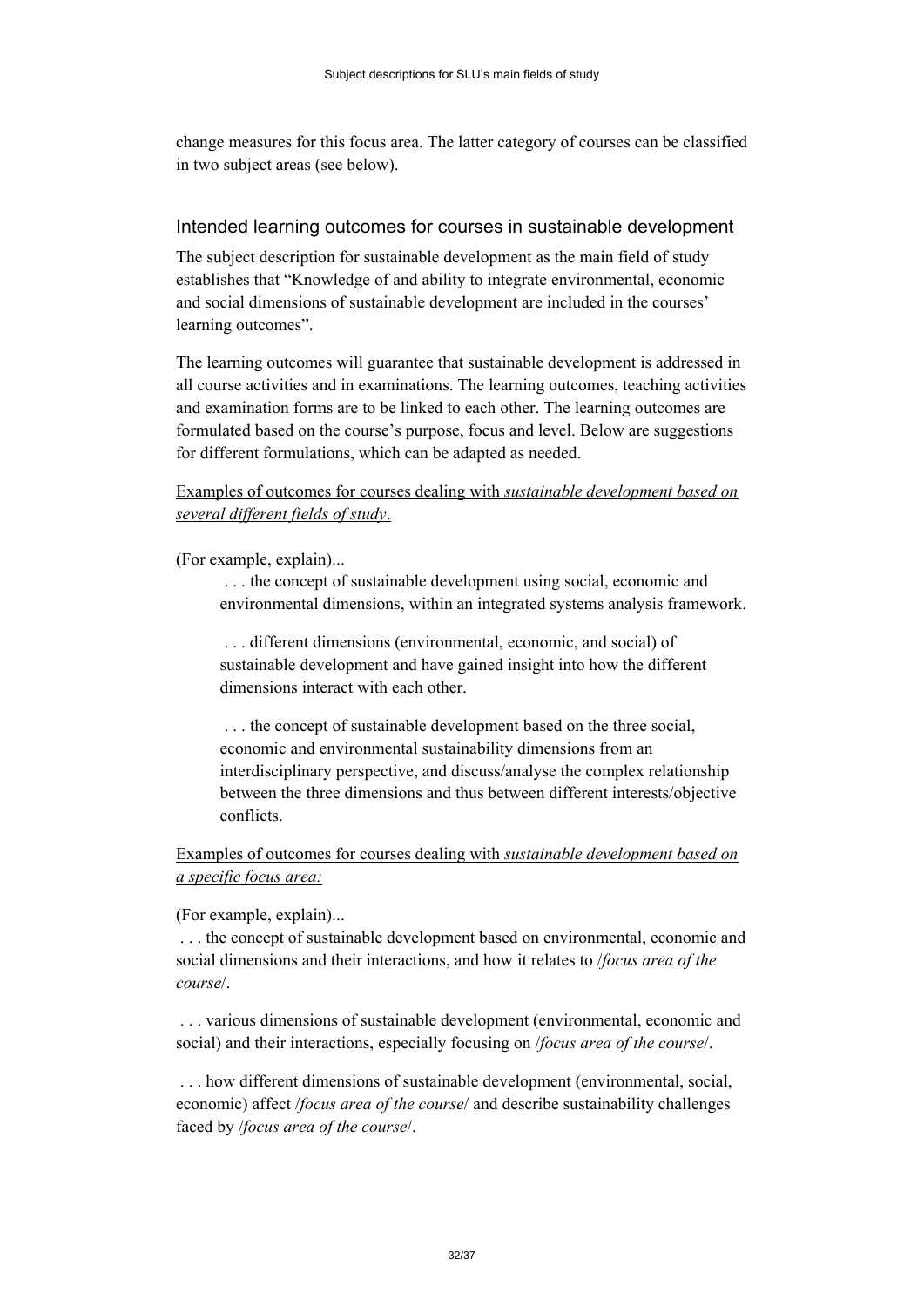# Double classification of courses in sustainable development and in other subjects/main fields of study

A course in sustainable development may be classified in two subject areas. SLU's Education Planning and Administration Handbook states that double classification should be done with care. "… a course should only have a double classification if its content makes up a clear and important part of both subjects, and if there is substantial progression in both subjects/main fields of study. Double classification can be used when a course contains both a traditional subject discipline and a synthesis and/or sector-related application."

Sustainable development as the main field of study is to be seen as a synthesis subject. Courses that address sustainable development within a specific focus area may therefore be suitable for double classification if the courses also meet criteria for classification in another subject/main field of study. In these cases, they should have learning outcomes as described under the heading "Examples of outcomes for courses dealing with sustainable development based on a specific focus area."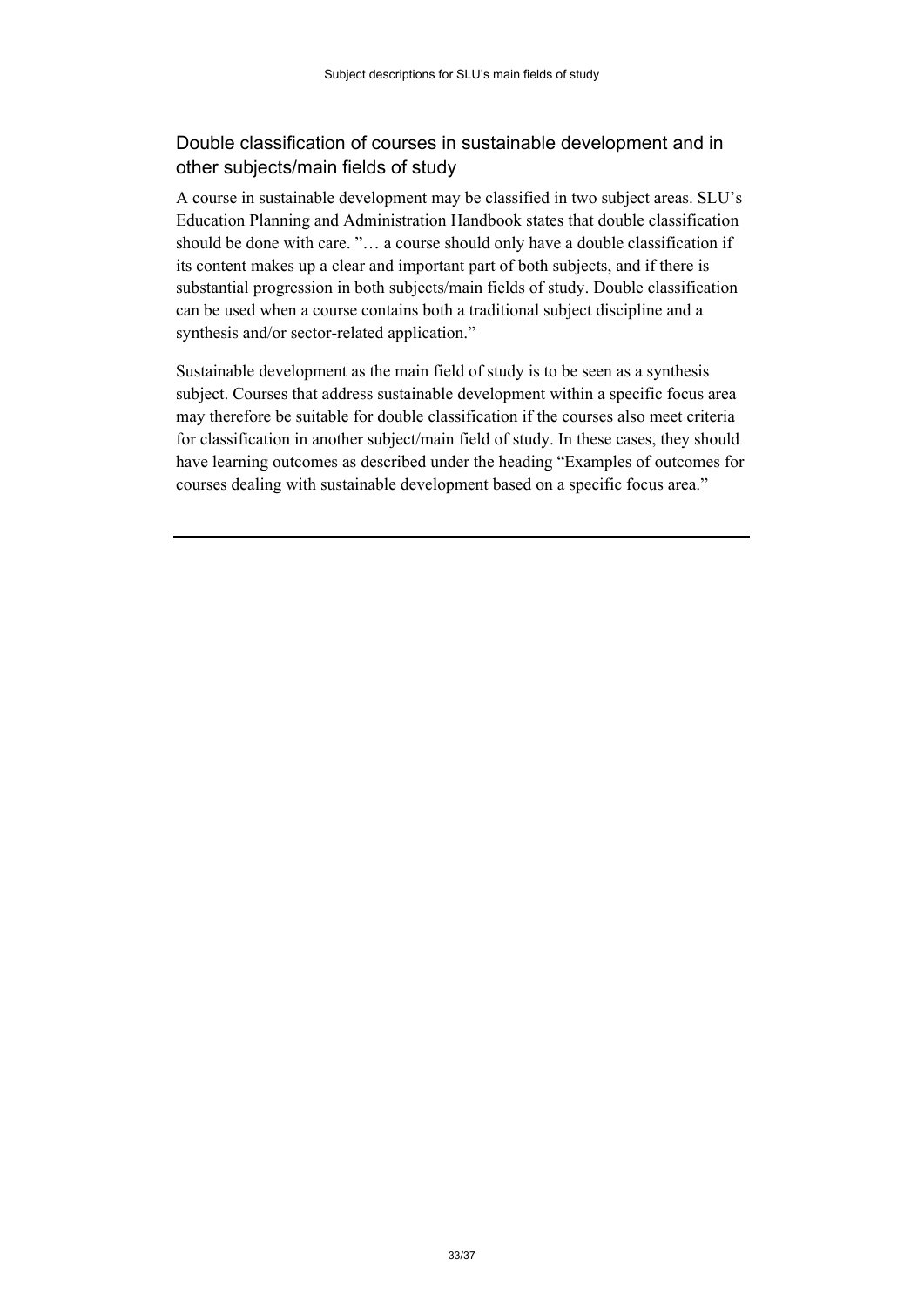# <span id="page-33-0"></span>**Technology**

Technology is a generic term for the sciences that deal with technical methods to utilise different resources and the effects of this. The subject of technology is based on the natural sciences, mathematics and statistics and aims to transform our physical environment into resources. Technology includes development, design, modelling, dimensioning of equipment, machines and systems, and practical working methods. Engineering is a synonymous subject term used at some higher education institutions.

The subject of technology at SLU focuses on systems, engineering and methods within the areal industries for the conversion of resources and/or waste into resources like food, nutrients, energy, clean water and recreational areas. At SLU, technology primarily includes the following fields:

- agricultural technology
- forestry technology
- horticultural technology
- work environment and work planning
- bioenergy technology
- building technology and animal environment
- hydrotechnology
- food technology
- environmental engineering.

## *Disciplinary foundation*

Technology is a well-established scientific subject internationally. The subject is published in a wide range of international scientific journals. Most journals that are relevant for research at SLU cover only a small part of the more general subject of technology.

The subject of technology is based on natural sciences like physics, chemistry, biology, earth sciences, mathematics and statistics. Technology differs from basic sciences by focusing on the use of knowledge from the basic sciences to build production systems, where the control of energy and material flows and effective organisation are important components. Most technical applications use combinations of knowledge from several basic sciences, e.g., physics, mathematics, chemistry and biology.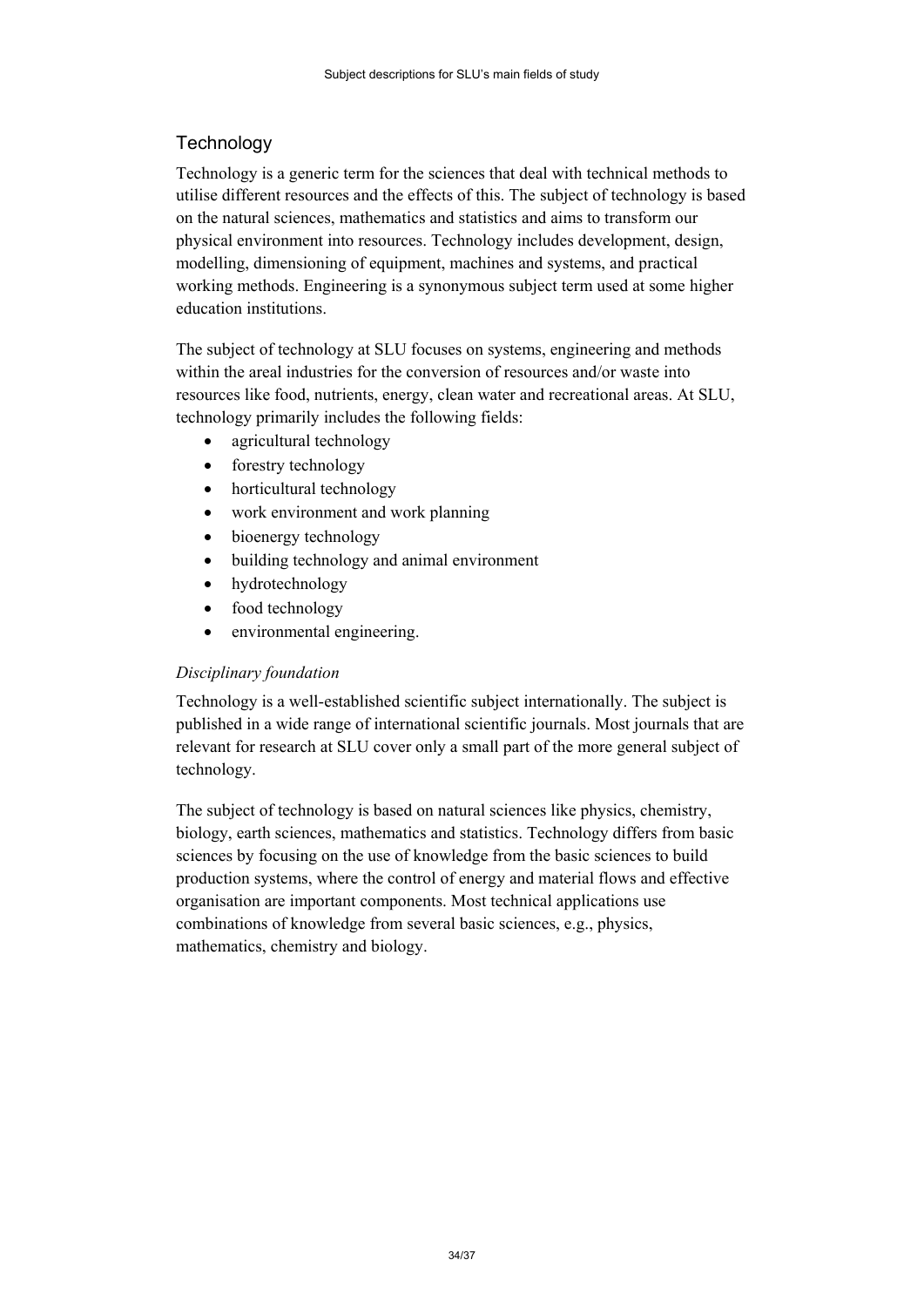# <span id="page-34-0"></span>Veterinary medicine

The subject of veterinary medicine includes knowledge necessary to understand, diagnose and treat medical problems in animals, mainly sports and companion animals, food-producing animals and laboratory animals, as well as how to maintain good food safety, good animal welfare and disease control.

Veterinary medicine includes primarily veterinary medicine aspects in the following fields:

- anatomy, histology, physiology
- biochemistry, cell biology, pharmacology and toxicology
- immunology, virology, bacteriology and parasitology
- pathology and diagnostics
- disease genetics, epidemiology and nutrition
- ethology, animal welfare and animal hygiene
- surgery, medicine and reproduction
- public health science and food safety.

Veterinary medicine includes knowledge necessary to understand the structure and functions of healthy animals to be able to assess which symptoms indicate disease in individuals and in animal groups. Veterinary medicine also studies pathogenic organisms and other disease causative agents and their interaction with the individual in terms of both animal health and food safety, as well as the links between disease and breeding, feeding, management, environment, and welfare. Diagnostics, treatment and prevention of disease and suffering in animals are key concepts in veterinary medicine.

## *Disciplinary foundations and delimitations*

Veterinary medicine is a well-established scientific subject with a clinical focus that is widely applicable internationally. Research in the field of veterinary medicine is published in journals on both veterinary and human medicine as well as in the fields of biology and food science.

In some aspects, veterinary medicine is related to human medicine, biology, animal science and food science. Veterinary medicine differs from human medicine in the crucial differences between animal species which the veterinarian must master. The differentiation from biology, animal science and food science is in that veterinary medicine specifically covers medical and clinical aspects of animals and animal populations or foods.

## *Licensing*

SLU offers training in veterinary medicine within the veterinary medicine programme. A successfully completed veterinary education results in a Degree of Master of Science in Veterinary Medicine. The licence to practise veterinary medicine is issued by the Swedish Board of Agriculture.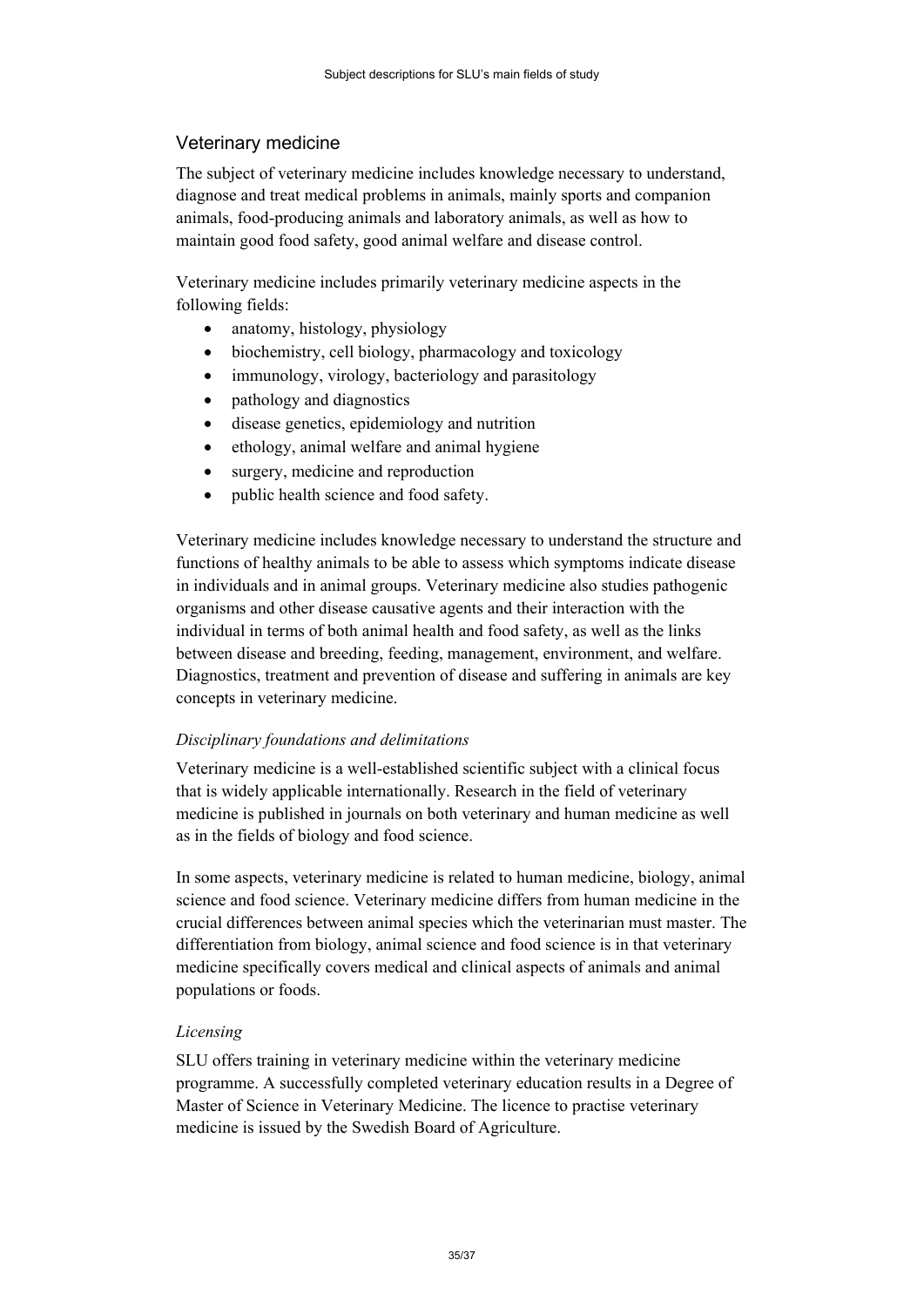# <span id="page-35-0"></span>Veterinary nursing

Veterinary nursing studies the animals in veterinary care and the process, the situation and the environment in which care is given, the aids used and the results achieved.

The subject of veterinary nursing includes nursing and care planning for various pathological conditions, rehabilitation and aftercare. An ethical approach and animal welfare aspects must inform the care of the animal and an important focus is the animal's well-being and the interaction with the animal owner and with other people in the animal's environment.

Veterinary nursing primarily includes the following fields:

- animal care in veterinary care
- infection prevention and control
- the behaviour and needs of the sick animal
- communication and advice
- pathology
- anaesthesiology
- preventive animal health care
- aftercare and rehabilitation.

## *Disciplinary foundations and delimitations*

Veterinary nursing is a relatively new scientific subject. The research is based on an interdisciplinary perspective in the study of infection prevention and control, nursing and rehabilitative measures. Studies of the relationships between animals and animal owners and between animal health care professionals and animal owner-animal mean nursing research is a discipline where social sciences and natural sciences meet.

Veterinary nursing includes basic and applied aspects of animals in veterinary care. Veterinary nursing is a unique area that is also linked to other subject areas, such as veterinary medicine, animal science, communication and pedagogy.

#### *Licensing*

SLU offers training in veterinary nursing within the veterinary nursing programme. The licence to practise veterinary nursing is issued by the Swedish Board of Agriculture.